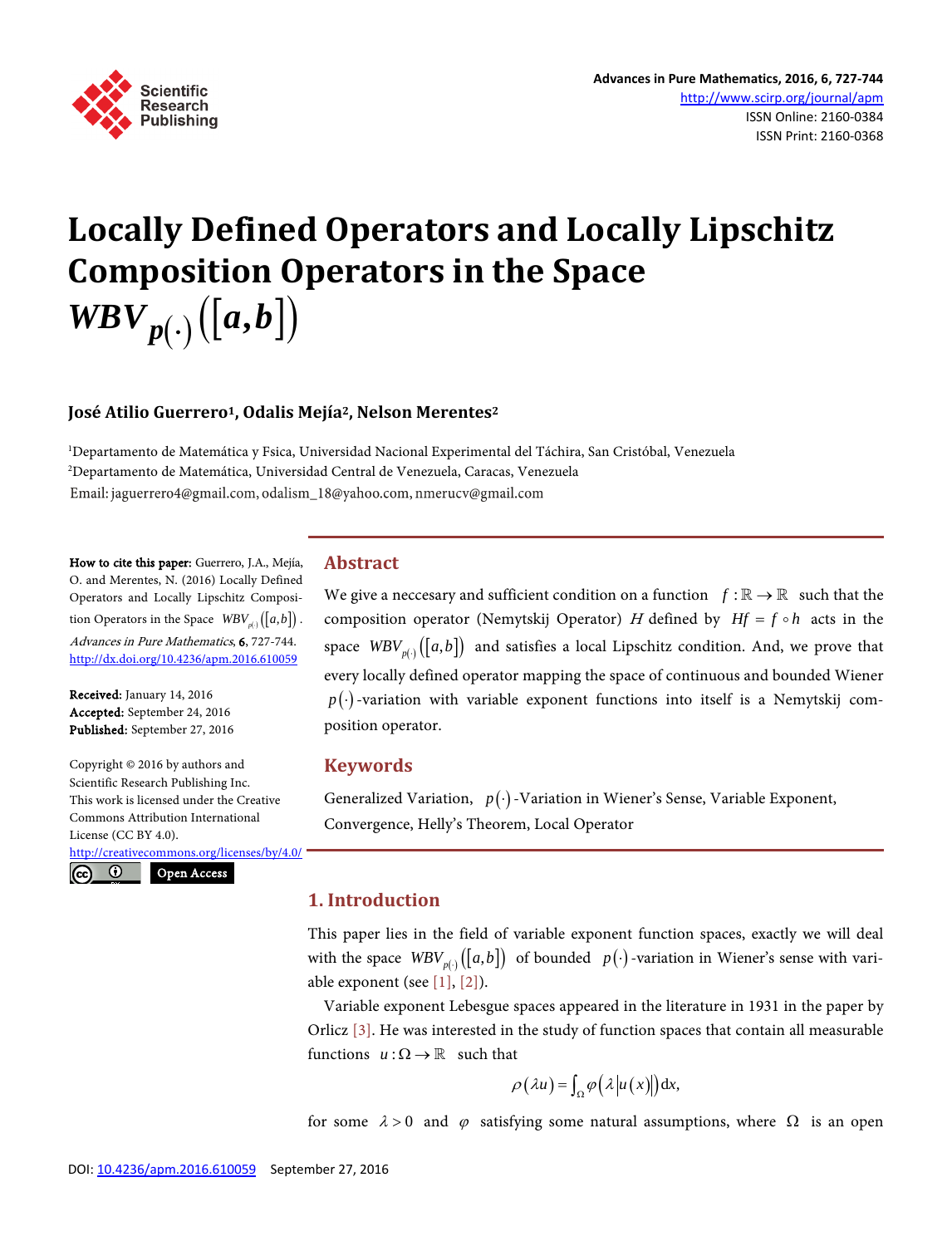set in  $\mathbb{R}^n$ . This space is denotated by  $L^{\varphi}$  and it is now called Orlicz space. However, we point out that in [\[3\]](#page-16-0) the case  $|u(x)|^{p(x)}$  corresponding to variable exponents is not included. In the 1950's, these problems were systematically studied by Nakano [\[4\],](#page-16-1) who developed the theory of modular function spaces. Nakano explicitly mentioned variable exponent Lebesgue spaces as an example of more general spaces he considered, see Nakano [\[4\]](#page-16-1) p. 284. In 1991, Kováčik and Rákosník [\[5\]](#page-16-2) established several basic properties of spaces  $L^{p(x)}$  and  $W^{1,p(x)}$  with variable exponents. Their results were extended by Fan and Zhao [\[6\]](#page-16-3) in the framework of Sobolev spaces  $W^{m,p(x)}$ .

With the emergence of nonlinear problems in applied sciences, standard Lebesgue and Sobolev spaces demostrated their limitations in applications. The class of nonlinear problems with variable exponents growth is a new research field and it reflects a new kind of physical phenomena.

It is well known that the class of nonlinear operator equations of various types has many useful applications in describing numerous problems of the real world. A number of equations which include a given operators have arisen in many branches of science such as the theory of optimal control, economics, biological, mathematical physics and engineering. Among nonlinear operators, there is a distinguished class called composition operators. Next we define such operators.

**Definition 1.1.** Given a function  $h : \mathbb{R} \to \mathbb{R}$ , the composition operator H, associated to a function f (autonomous case) maps each function  $f : [a,b] \to \mathbb{R}$  into the composition function  $Hf : [a, b] \to \mathbb{R}$ , given by

$$
Hf(t) := h(f(t)), \quad (t \in [a, b]).
$$
 (1.1)

More generally, given  $h: [a,b] \times \mathbb{R} \to \mathbb{R}$ , we consider the operator *H*, defined by

$$
Hf(t) := h(t, f(t)), \quad (t \in [a, b]).
$$
 (1.2)

This operator is also called *superposition operator* or *susbtitution operator* or Nemytskij operator. The operator in the form (1.1) is usually called the (autonomous) composition operator and the one defined by (1.2) is called non-autonomos.

A rich source of related questions are the excellent books by J. Appell and P. P. Zabrejko [\[7\]](#page-16-4) and J. Appell, J. Banas, N. Merente[s \[8\].](#page-16-5)

E. P. Sobolevskij in 1984 [\[9\]](#page-16-6) proved that the autonomous composition operator associate to  $h: \mathbb{R} \to \mathbb{R}$  is locally Lipschitz in the space  $Lip[a,b]$  if and only if the derivative *h*′ exists and is locally Lipschitz. In recent articles J. Appell, N. Merentes, J. L. Sánchez [\[10\],](#page-16-7) N. Merentes, S. Rivas, J. L. Sánchez [\[11\]](#page-16-8) and O. Mejía, N. Merentes, B. Rzepka [\[12\],](#page-16-9) obtained several results of the Sobolevskij type. According to the authors mentioned above the importance of these results lies in the fact that in most applications to many nonlinear problems it is sufficient to impose a local Lipschitz condition, instead of a global Lipschitz condition. In fact, they proved that Sobolevskij's result is valid in the spaces  $BV_{\varphi}[a,b], HBV[a,b], RV_{\varphi}[a,b], \Phi BV[a,b]$  and  $\kappa \Phi BV[a,b]$ .

In this paper, we obtained two main results. The organization of this paper is as follows. Section 2, we gather some notions and preliminary facts, and necessary back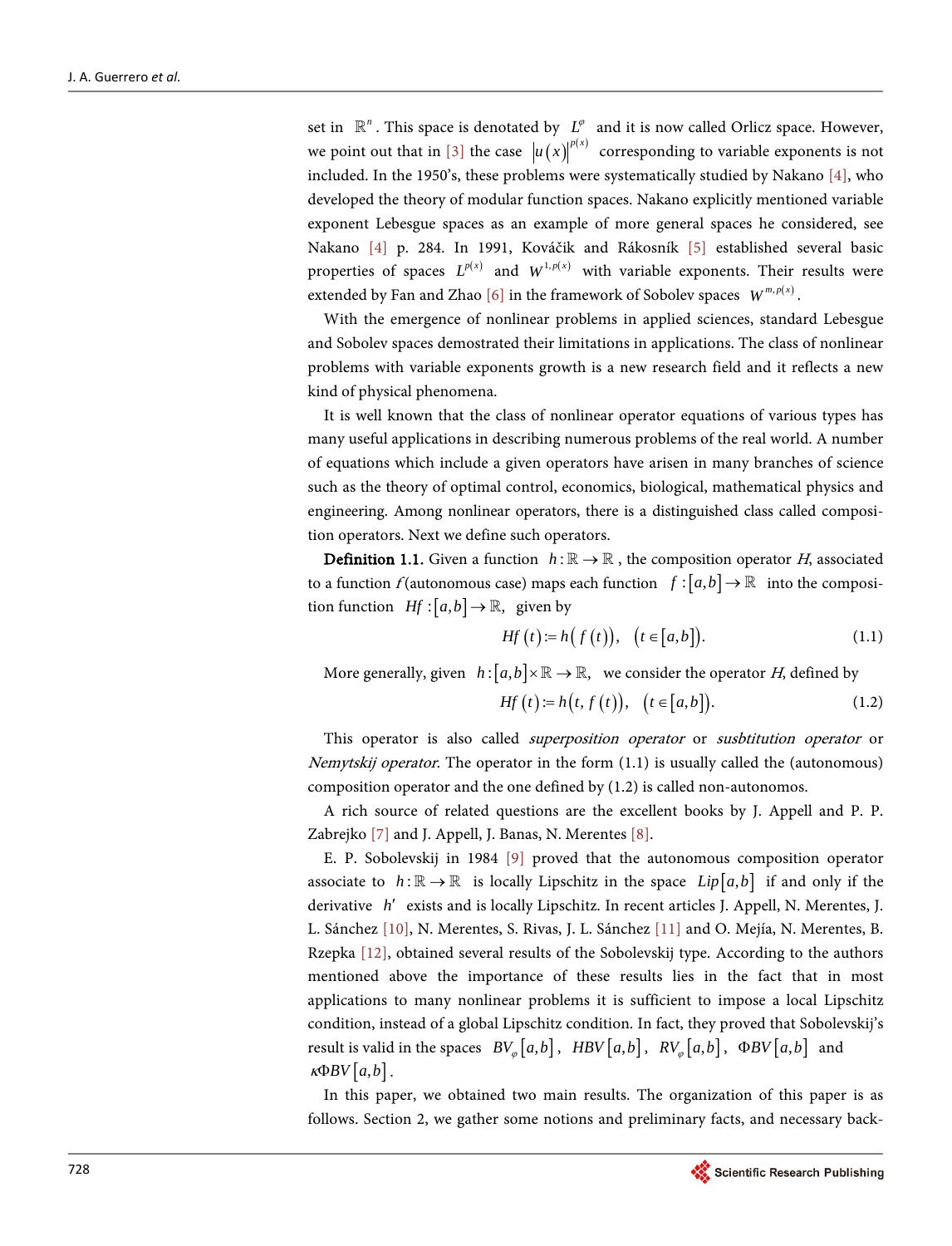ground about the class of functions of bounded  $p(\cdot)$ -variation in Wiener's sense with variable exponent, also we expose some new properties of this space. In Section 3, we establish our first main result of the Sobolevskij type which is also valid in some spaces of functions of generalized bounded variations such as  $WBV_{p(\cdot)}([a,b])$ . In Section 4, we enunciate and prove our second main result related to the composition operator: If a locally defined operator *K* maps  $CWBV_{p(·)}(I)$  into  $C(I)$  then it is composition operator.

# **2. Preliminaries**

Throughout this paper, we use the following notation: Let a function  $p : [a,b] \rightarrow (1,\infty)$ and we will denote by  $\omega_{p(x_n)}( f,[a,b]) = \sup \left\{ \left| f(t) - f(s) \right|^{ p(x_n)} : t, s \in [a,b] \right\}$  $\omega_{p(x_n)}(f,[a,b]) = \sup\{|f(t)-f(s)|^{p(x_n)}: t,s \in [a,b]\}\$ the diameter of the image  $f([a,b])$  (or the oscillation of f on  $[a,b]$ ), by  $x_{tx}$  a number between  $[t, s]$  and  $p^+ := \sup_{x \in [a, b]} p(x)$ .

In 2013 R. Castillo, N. Merentes and H. Rafeiro [\[1\]](#page-15-0) introduced the notion of bounded variation space in the Wiener sense with variable exponent on  $[a,b]$  and present a result of compactness (Helly principle) in this space.

**Definition 2.1** (See [\[1\]\)](#page-15-0). Given a function  $p:[a,b] \rightarrow (1,\infty)$ , a partition  $\pi : a = t_0 < t_1 < \cdots < t_n = b$  of the interval  $[a,b]$  and a function  $f : [a,b] \to \mathbb{R}$ . The nonnegative real number

$$
V_{p(\cdot)}^W(f) = V_{p(\cdot)}^W(f, [a, b]) := \sup_{\pi^*} \sum_{j=1}^n \left| f(t_j) - f(t_{j-1}) \right|^{p(x_{j-1})}
$$

is called Wiener variation with variable exponent (or  $p(\cdot)$ -variation in Wiener's sense) of f on  $[a,b]$  where  $\pi^*$  is a tagged partition of the interval  $[a,b]$ , *i.e.*, a partition of the interval  $[a,b]$  together with a finite sequence of numbers  $x_0, \dots, x_{n-1}$  subject to the conditions that for each  $j, t_j \leq x_j \leq t_{j+1}$ .

In case that  $V_{p(\cdot)}^W(f,[a,b]) < \infty$ , we say that f has bounded Wiener variation with variable exponent (or bounded  $p(\cdot)$ -variation in Wiener's sense) on  $|a,b|$ . The symbol  $WBV_{p(\cdot)}([a,b])$  will denote the space of functions of bounded  $p(\cdot)$ -variation in Wiener's sense with variable exponent on  $[a, b]$ .

**Definition 2.2.** (Norm in  $WBV_{p(\cdot)}([a, b])$ ) The functional  $\cdot \big\|_{p(\cdot)}^W : {WBV}_{p(\cdot)}\bigl( \bigl[ a,b \bigr] \bigr) \to \mathbb{R} \quad \text{defined by}$ 

$$
\|f\|_{p(\cdot)}^W := |f(a)| + \mu_{p(\cdot)}(f), \ f \in WBV_{p(\cdot)}([a,b])
$$
\n(2.1)

where  $\mu_{p(\cdot)}(f) := \inf \left\{ \lambda > 0 : V^W_{p(\cdot)}\left(\frac{f}{\lambda}\right) \le 1 \right\}$  is a norm on  $WBV_{p(\cdot)}([a, b]).$ 

**Theorem 2.3** (See [\[1\]\)](#page-15-0). Every sequence in  $WBV_{p(\cdot)}([a, b])$  has a subsequence convergent pointwise to a function  $x \in WBV_{n(i)}([a, b]).$ 

In 2015, O. Mejía, N. Merentes and J. L. Sánchez [\[2\]](#page-15-1) showed the following properties of elements of  $WBV_{p(x)}([a, b])$  that allow us to get characterizations of them.

**Lemma 2.4** (General properties of the  $p(\cdot)$ -variation). Let  $f:[a,b] \to \mathbb{R}$  be an arbitrary map. We have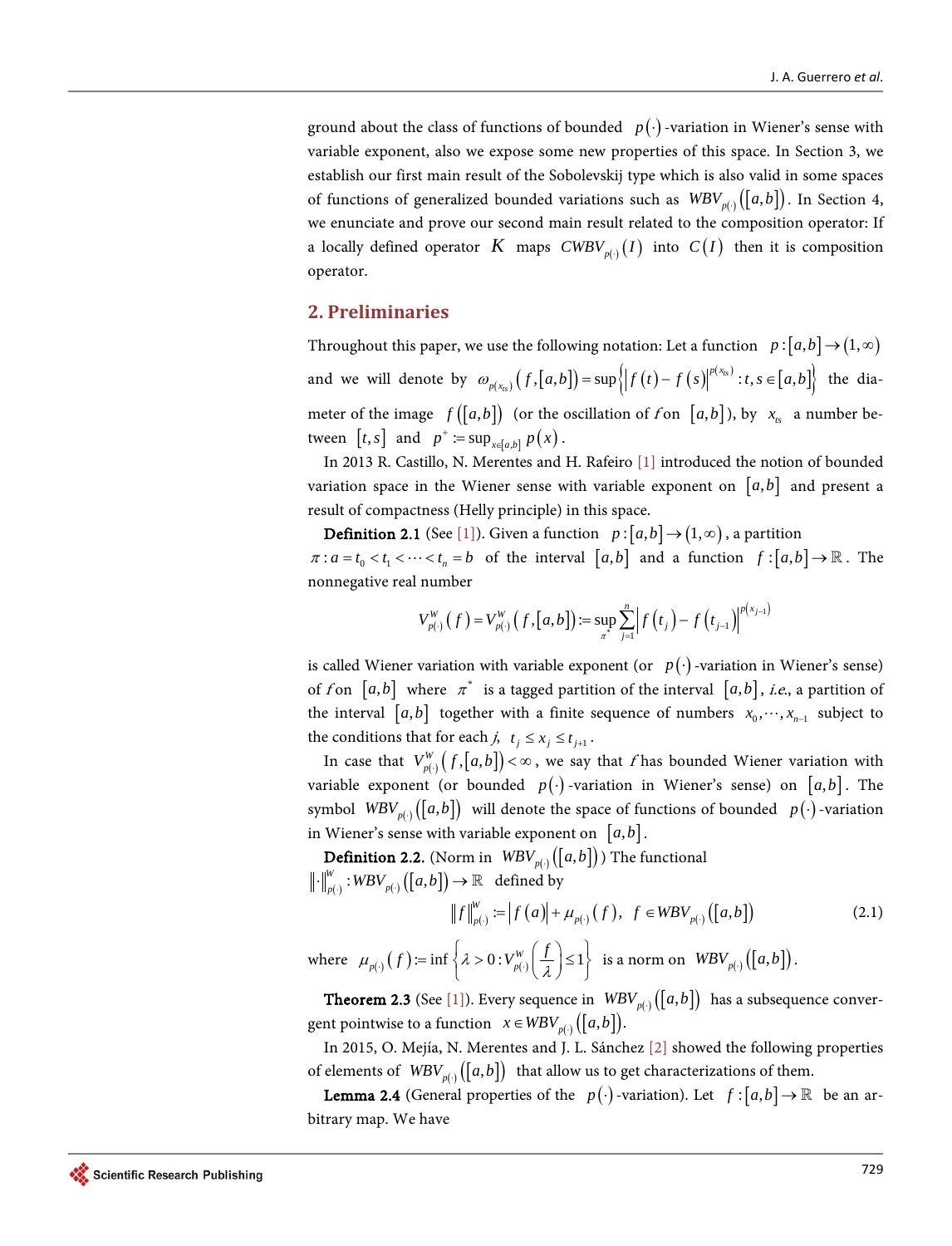(P1) minimality: if  $t, s \in [a, b]$ , then

$$
\left|f\left(t\right)-f\left(s\right)\right|^{p\left(x_{rs}\right)} \leq \omega_{p\left(x_{rs}\right)}\left(f,\left[a,b\right]\right) \leq V_{p\left(\cdot\right)}^{W}\left(f,\left[a,b\right]\right).
$$

(P2) monotonicity: if  $a, t, s, b \in [a, b]$  and  $a \le t \le s \le b$ , then  $V_{p(\cdot)}^W(f,[a,t]) \leq V_{p(\cdot)}^W(f,[a,s]), \ \ V_{p(\cdot)}^W(f,[s,b]) \leq V_{p(\cdot)}^W(f,[t,b])$  and  $V_{p(·)}^{W}\left( f,[t,s]\right) \leq V_{p(·)}^{W}\left( f,[a,b]\right).$ 

(P3) semi-additivity: if  $t \in [a, b]$ , then

$$
2^{1-p^+}V_{p(\cdot)}^W\left(f,\left[a,b\right]\right)\leq V_{p(\cdot)}^W\left(f,\left[a,t\right]\right)+V_{p(\cdot)}^W\left(f,\left[t,b\right]\right)\leq V_{p(\cdot)}^W\left(f,\left[a,b\right]\right).
$$

(P4) change of a variable: if  $[c, d] \subset \mathbb{R}$  and  $\varphi : [c, d] \rightarrow [a, b]$  is a (not necessarily strictly) monotone function, then  $V_{p(\cdot)}^W(f, \varphi([c, d])) = V_{p(\cdot)}^W(f \circ \varphi, [c, d])$ .

(P5) regularity:  $V_{p(\cdot)}^W(f,[a,b]) = \sup \{ V_{p(\cdot)}^W(f,[s,t]) ; s,t \in [a,b], a \le b \}$ .

The following structural theorem is taken from  $[2]$ , this gives us a characterization of the members of  $WBV_{p(\cdot)}([a, b]).$ 

**Theorem 2.5** (see [\[2\]\)](#page-15-1). The map  $f:[a,b]\to\mathbb{R}$  is of bounded  $p(\cdot)$ -variation if and only if there exists a bounded nondecreasing function  $\varphi$ :  $[a,b] \to \mathbb{R}$  a Hölderian map  $g : \varphi([a,b]) \to \mathbb{R}$  of exponent  $\gamma = 1/p(\cdot)$  and  $H(g) \le 1$  such that  $f = g \circ \varphi$ on  $[a,b]$ .

Given  $f \in WBV_{p(\cdot)}([a, b])$ , consider the  $p(\cdot)$ -variation function in Wiener's sense  $V_{p(\cdot),f}^W: [a,b] \to \mathbb{R}$  defined by

$$
V_{p(\cdot),f}^{W}\left(x\right) := V_{p(\cdot)}^{W}\left(f; [a, x]\right). \tag{2.2}
$$

**Proposition 2.6.** Suppose that  $f \in WBV_{p(.)}([a, b])$  is continuous at some point  $y_0 \in [a, b]$ ; then, the function  $V_{p(\cdot), f}^W$  (2.2) is also continuous at  $y_0$ .

*Proof.* Let  $\varepsilon > 0$  and suppose that  $f:[a,b] \to \mathbb{R}$  is continuous function at  $y_0$ , without loss of generality we can assume that  $y_0 < y < b$ . Consider the difference  $V_{p(\cdot),f}^W(y) - V_{p(\cdot),f}^W(y_0)$ . Choose partitions  $P_{y_0} = \{a = t_0, t_1, \dots, t_s = y_0\}$  and

 $P_{y} = \{a = t_0, t_1, \dots, t_m = y\}$  such that

$$
V_{p(\cdot)}^W(f; [y_0, b]) < V_{p(\cdot)}^W(f, P_{y_0}; [y_0, b]) + \varepsilon.
$$

Afterwards, we choose  $\delta$  such that  $|f(y)-f(y_0)| < \varepsilon$  for  $0 < y - y_0 < \delta$  which is possible by the continuity of f at  $y_0$ . By definition of  $V_{p(\cdot)}^W(f,[a,b])$  there exist a partition  $\pi$ :  $a = t_0 \le t_0 \le \dots \le t_n = b$  and  $\varepsilon > 0$  such that

$$
V_{p(\cdot)}^W\left(f,\left[a,b\right]\right)\leq \sum_{j=1}^n \left|f\left(t_j\right)-f\left(t_{j-1}\right)\right|^{p\left(x_{j-1}\right)}+\varepsilon.
$$

Then for these y, we have

$$
\sum_{j=1}^{m} \left| f(t_j) - f(t_{j-1}) \right|^{p(x_{j-1})} - \sum_{i=1}^{s} \left| f(t_i) - f(t_{i-1}) \right|^{p(x_{i-1})} \n= \sum_{j=1}^{k} \left| f(t_j) - f(t_{j-1}) \right|^{p(x_{j-1})} + \sum_{j=k+1}^{m} \left| f(t_j) - f(t_{j-1}) \right|^{p(x_{j-1})} - \sum_{i=1}^{s} \left| f(t_i) - f(t_{i-1}) \right|^{p(x_{i-1})}
$$

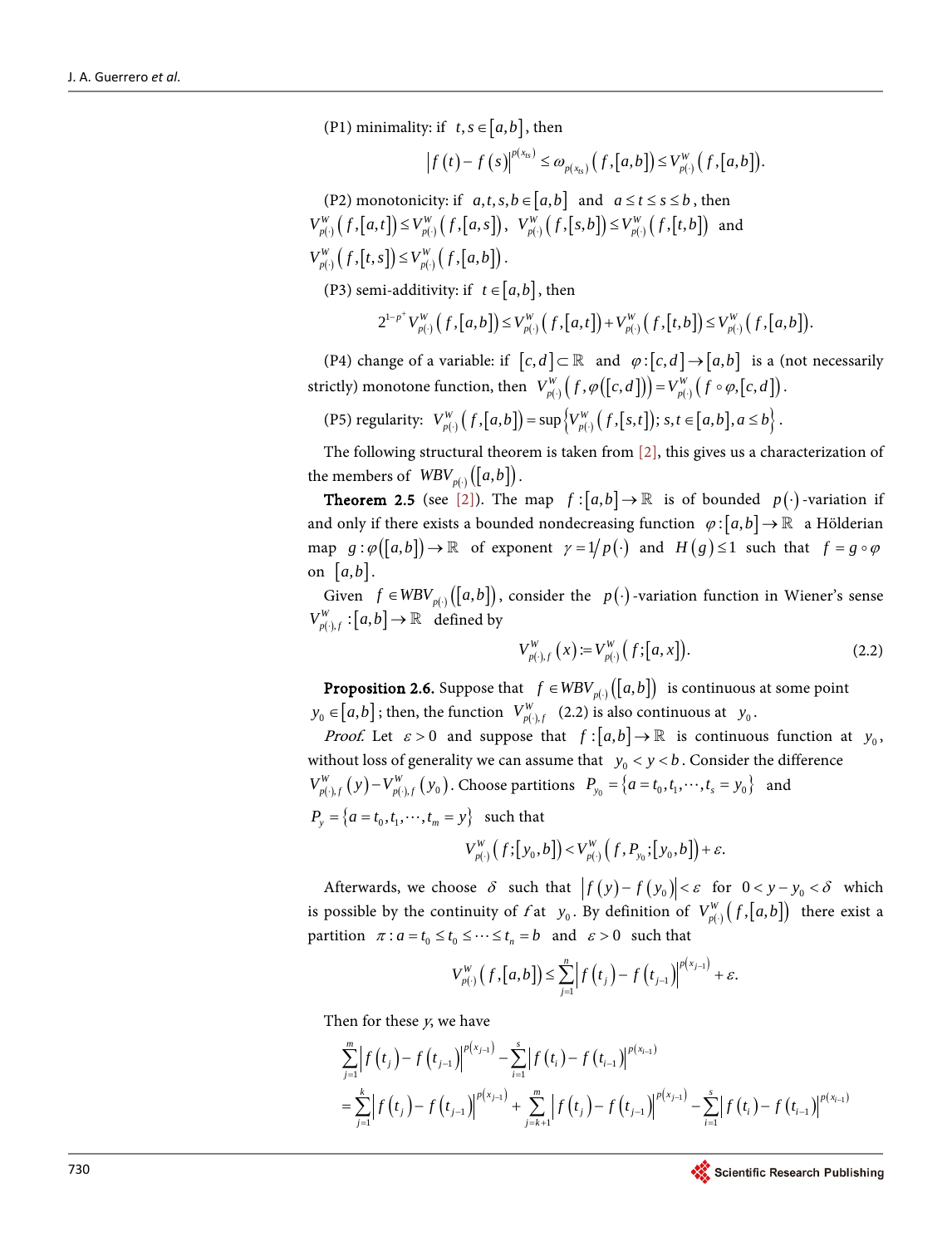$$
\leq \sum_{j=1}^{k} \left| f(t_{j}) - f(t_{j-1}) \right|^{p(x_{j-1})} + \left| f(y) - f(t_{k}) \right|^{p(x_{y_{k}y})} \n+ \sum_{j=k+1}^{m} \left| f(t_{j}) - f(t_{j-1}) \right|^{p(x_{j-1})} - \sum_{i=1}^{s} \left| f(t_{i}) - f(t_{i-1}) \right|^{p(x_{i-1})} \n\leq V_{p(\cdot)}^{W} (f; P_{y}) + \sum_{j=k+1}^{m} \left| f(t_{j}) - f(t_{j-1}) \right|^{p(x_{j-1})} - \sum_{i=1}^{s} \left| f(t_{i}) - f(t_{i-1}) \right|^{p(x_{i-1})} \n\leq \sum_{k=1}^{m+n} \left| f(t_{j}) - f(t_{j-1}) \right|^{p(x_{j-1})} + \varepsilon - \sum_{i=1}^{s} \left| f(t_{i}) - f(t_{i-1}) \right|^{p(x_{i-1})} \n\leq V_{p(\cdot)}^{W} (f, [y_{0}, b]) + \varepsilon - V_{p(\cdot)}^{W} (f, [y, b]) \n= \left| f(y) - f(y_{0}) \right|^{p(x_{y_{0}y})} + \sum_{j=2}^{n} \left| f(t_{j}) - f(t_{j-1}) \right|^{p(x_{j-1})} + 2\varepsilon - V_{p(\cdot)}^{W} (f, [y, b]) \n< \varepsilon^{p(x_{y_{0}y})} + 2\varepsilon \leq 3 \max \left\{ \varepsilon^{p(x_{y_{0}y})}, \varepsilon \right\} = \varepsilon_{1}.
$$

**Lemma 2.7.** Let  $f \in WBV_{p(\cdot)}([a, b])$ . Then

$$
V_{p(\cdot)}^W\left(\frac{f}{\left\|f\right\|_{p(\cdot)}^W}\right) \le 1.
$$

*Proof.* Let  $\pi^*$  is a tagged partition of the interval  $[a,b]$ , take  $\lambda > ||f||_{p(\cdot)}^W$ . Then

$$
\sum_{j=1}^{\infty} \frac{\left|f\left(t_j\right)-f\left(t_{j-1}\right)\right|^{p\left(x_j\right)}}{\lambda} \leq V_{p\left(\cdot\right)}^{W}\left(\frac{f}{\lambda}\right) \leq 1.
$$

Thus

$$
V_{p(\cdot)}^W\left(\frac{f}{\left\|f\right\|_{p(\cdot)}^W}\right) = \sup_{\pi^*} \sum_{j=1}^n \lim_{\lambda \to \left\|f\right\|_{p(\cdot)}^W} \left(\frac{\left|f\left(t_j\right) - f\left(t_{j-1}\right)\right|^{p(x_j)}}{\lambda}\right) \le 1.
$$

**Proposition 2.8.** Let  ${f_n \in WBV_{p(\cdot)}([a, b])}$  be a sequence such that  $f_n$  converges to f almost everywhere, with  $f \in WBV$   $(i, b]$ . Then

$$
\left\|f\right\|_{p(\cdot)}^W \le \liminf_{n\to\infty} \left\|f_n\right\|_{p(\cdot)}^W
$$

that is, the Luxemburg norm is lower semi-continuous on  $WBV_{p(\cdot)}([a, b]).$ 

*Proof.* Let  $\alpha \in \mathbb{R}$  such that  $\alpha < V_{p(\cdot)}^W \left( \frac{f}{\lambda}, [a, b] \right)$  for  $\lambda > 0$ . By the Definition 2.1, for any  $\beta \in \mathbb{R}$  with  $\alpha < \beta < V_{p(\cdot)}^W\left(\frac{f}{\lambda}, [a, b]\right)$  exist a tagged partition  $\pi^* = \{t_i\}_{i=0}^n$  $\pi^* = \left\{ t_i \right\}_{i=0}^n$  of  $[a, b]$  such that

$$
V_{p(\cdot)}^W\left(\frac{f}{\lambda}, \pi^*\right) = \sum_{i=1}^m \left| \frac{1}{\lambda} \left(f\left(t_i\right) - f\left(t_{i-1}\right)\right) \right|^{p(x_{i-1})} \geq \beta.
$$

By the pointwise convergence of  $f_n$  to  $f$  exist  $n_0 \in \mathbb{N}$  such that

$$
\left|f_n\left(t\right)-f\left(t\right)\right|\leq \delta:=\frac{\lambda\left(\beta^{1/p\left(x_{i-1}\right)}-\alpha^{1/p\left(x_{i-1}\right)}\right)}{2m^{1/p\left(x_{i-1}\right)}}
$$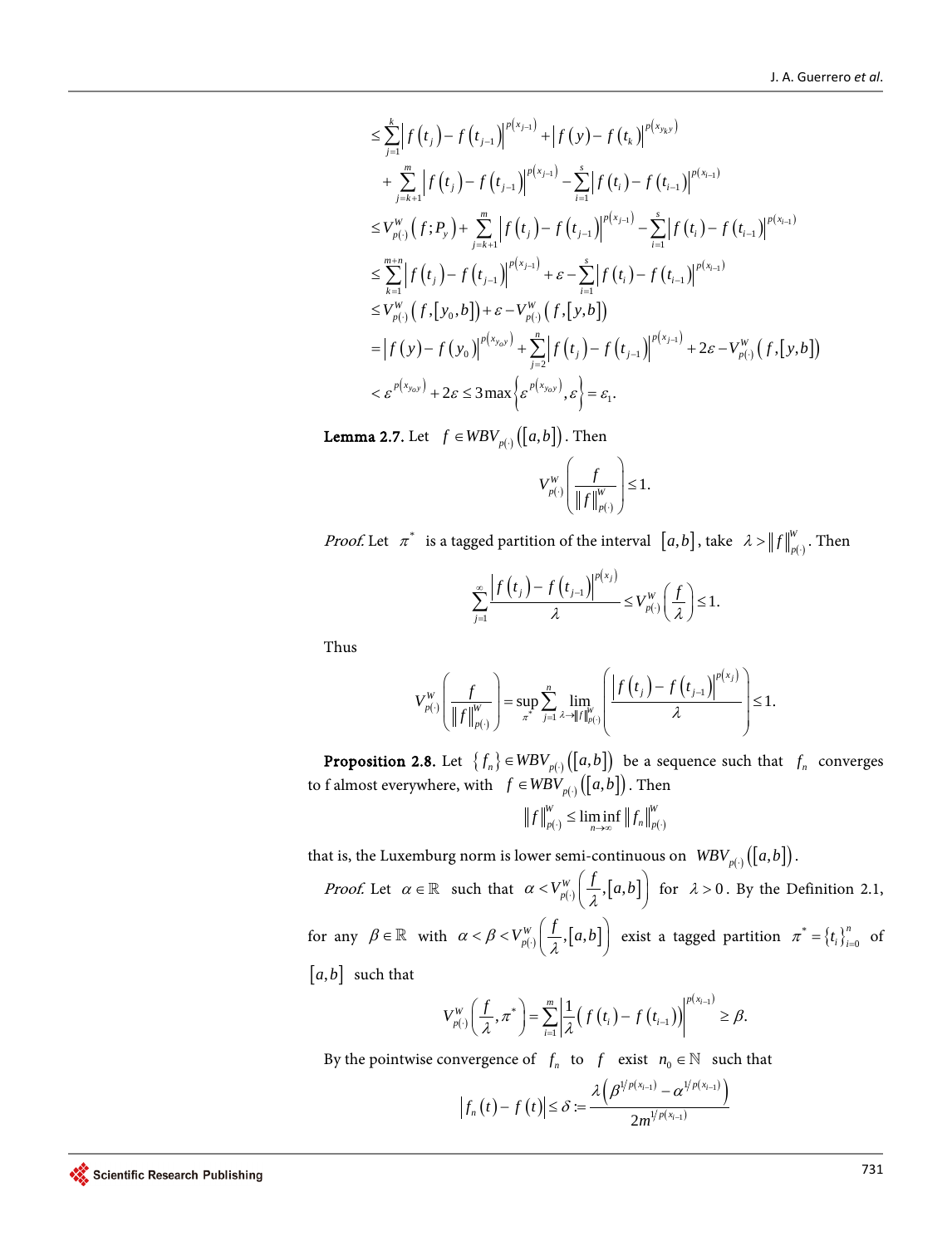for all  $n \ge n_0$  and  $t \in \pi^*$ ,  $t_i \le x_i \le t_{i+1}$ ,  $i = 0, 1, \dots, m-1$ . And by the Minkowski's inequality, we get

$$
\beta \leq V_{p(i)}^{W} \left( \frac{f}{\lambda}, \pi^* \right) = \sum_{i=1}^{m} \left| \frac{1}{\lambda} \left( f(t_i) - f(t_{i-1}) \right) \right|^{p(x_{i-1})}
$$
\n
$$
= \sum_{i=1}^{m} \left[ \left| \frac{1}{\lambda} \left[ \left( f(t_i) - f_n(t_{i-1}) \right) - \left( f_n(t_i) - f_n(t_{i-1}) \right) + \left( f_n(t_i) - f(t_{i-1}) \right) \right] \right|^{p(x_{i-1})}
$$
\n
$$
\leq \sum_{i=1}^{m} \left[ \left| \frac{1}{\lambda} \left( f(t_i) - f_n(t_{i-1}) \right) \right| + \left| \frac{1}{\lambda} \left( f_n(t_i) - f_n(t_{i-1}) \right) \right| + \left| \frac{1}{\lambda} \left( f_n(t_i) - f(t_{i-1}) \right) \right| \right|^{p(x_{i-1})}
$$
\n
$$
\leq \left[ \left( \sum_{i=1}^{m} \left| \frac{1}{\lambda} \left( f(t_i) - f_n(t_{i-1}) \right) \right|^{p(x_{i-1})} \right)^{\frac{1}{p(x_{i-1})}} + \left( \sum_{i=1}^{m} \left| \frac{1}{\lambda} \left( f_n(t_i) - f_n(t_{i-1}) \right) \right|^{p(x_{i-1})} \right)^{\frac{1}{p(x_{i-1})}}
$$
\n
$$
+ \left( \sum_{i=1}^{m} \left| \frac{1}{\lambda} \left( f_n(t_{i-1}) - f(t_{i-1}) \right) \right|^{p(x_{i-1})} \right)^{\frac{1}{p(x_{i-1})}}
$$
\n
$$
\leq \left[ \left( \sum_{i=1}^{m} \left| \frac{1}{\lambda} \left( \frac{\lambda \left( \beta^{1/p(x_{i-1})} - \alpha^{1/p(x_{i-1})} \right)}{\frac{2m^{1/p(x_{i-1})}}{\lambda}} \right) \right|^{p(x_{i-1})} \right]^{p(x_{i-1})}
$$
\n
$$
+ \left( \sum_{i=1}^{m} \left| \frac{1}{\lambda} \left( \frac{\lambda \left( \beta^{1/p(x_{i-1})} - \alpha^{1/p(x_{
$$

therefore

$$
\alpha \le V_{p(\cdot)}^W\bigg(\frac{f_n}{\lambda}, \pi^*\bigg) \le V_{p(\cdot)}^W\bigg(\frac{f_n}{\lambda}, I\bigg), \text{ for all } n \ge N_0
$$

hence

$$
\alpha \leq \inf_{n \geq N_0} V_{p(\cdot)}^W\bigg(\frac{f_n}{\lambda}, I\bigg),\,
$$

that is,

$$
\alpha \leq \liminf_{n \to \infty} V_{p(\cdot)}^W\bigg(\frac{f_n}{\lambda}, I\bigg).
$$

Passing the limit as  $\alpha$  tends  $V_{p(\cdot)}^W\left(\frac{f_n}{\lambda}, I\right)$ , we get that  $V_{p(\cdot)}^W$  is sequentially lower semicontinuous, i.e.,

$$
V_{p(\cdot)}^W\bigg(\frac{f}{\lambda}\bigg) \leq \liminf_{n \to \infty} V_{p(\cdot)}^W\bigg(\frac{f_n}{\lambda}\bigg),
$$

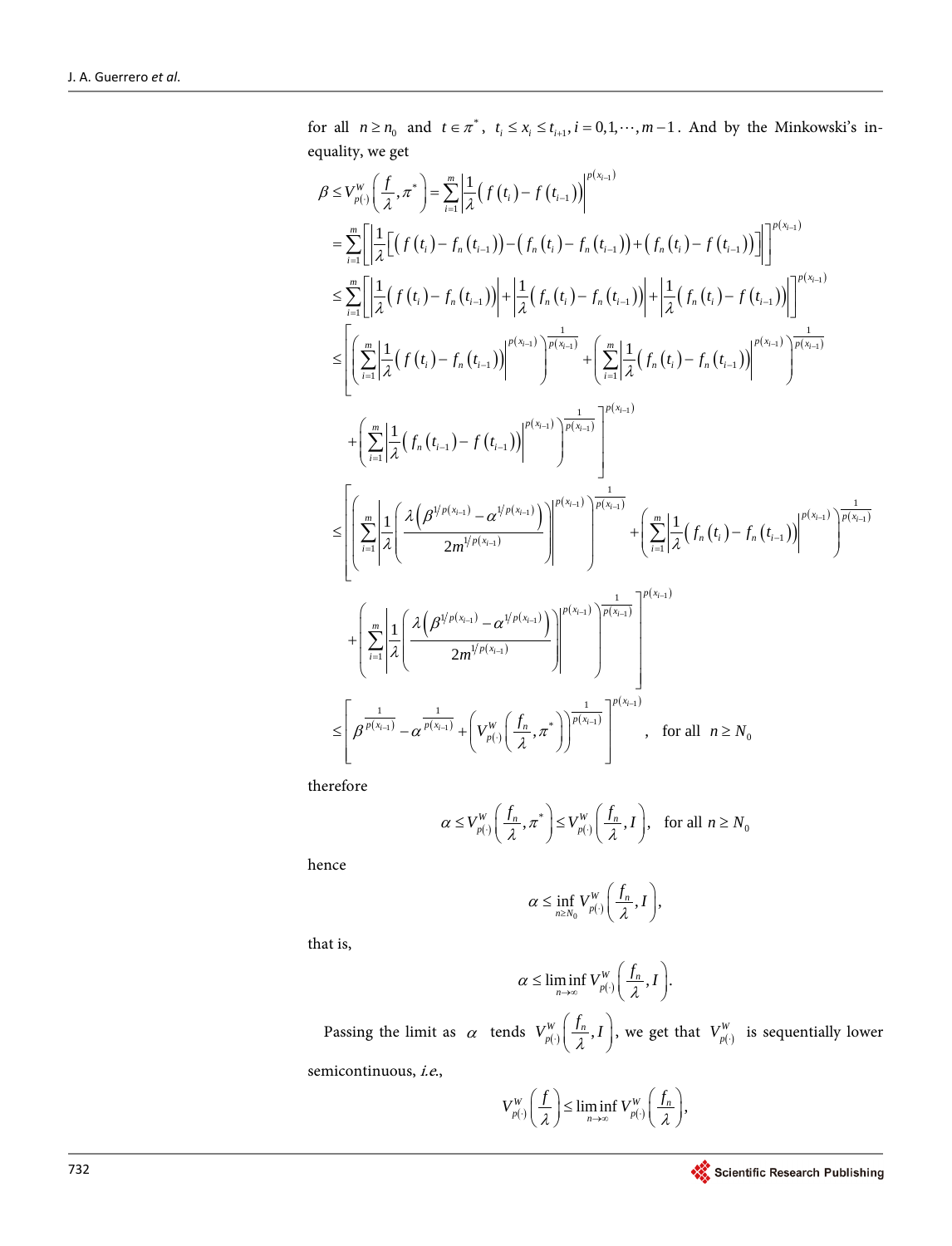if  $f_n \in \mathbb{R}^l$ ,  $n \in \mathbb{N}$  and  $\lim_{n \to \infty} f_n(x) = f(x)$  for all  $x \in I$ . By the Definition 2.1 it follows that

$$
\left\|f\right\|_{p(\cdot)}^W \le \liminf_{n\to\infty} \left\|f_n\right\|_{p(\cdot)}^W
$$

**Lemma 2.9** (Invariance Principle). Let  $h : \mathbb{R} \to \mathbb{R}$  be a function. Then, the composition operator (1.1) maps the space  $WBV_{p(\cdot)}([a, b])$  into itself if and only if it maps, for any other choice of *c* < *d*, the space  $WBV_{p(\cdot)}([a,b])$  into itself.

*Proof.* The function  $v : [c, d] \rightarrow [a, b]$  defined by

$$
v(t) = \frac{b-a}{d-c}(t-c) + a
$$

is an affine homeomorphism with inverse the function  $v^{-1} : [ a,b ] \rightarrow [ c,d ]$  defined by

$$
v^{-1}(s) = \frac{d-c}{b-a}(s-a) + c,
$$

such that:  $v(c) = a$  and  $v(d) = b$ . Thus,  $v : \mathcal{P}([c, d]) \to \mathcal{P}([a, b])$  defined by  $v(\pi) = v(\lbrace t_0, t_1, \cdots, t_m \rbrace) = \lbrace v(t_0), v(t_1), \cdots, v(t_m) \rbrace$  $\left\{ v(t_i) \right\}_{i=1}^m \in \mathcal{P}\bigl( \bigl[ a,b \bigr] \bigr),$  $=\left\{v(t_i)\right\}_{i=1}^m \in \mathcal{P}([a,b])$ 

defines a 1-1 correspondence between all partitions  $\mathcal{P}([c,d])$  of  $[c,d]$  and all partitions  $\mathcal{P}([a,b])$  of  $[a,b]$  since v is strictly increasing. Consequently, for  $u \in WBV_{p(\cdot)}([a, b]),$  we obtain

$$
v_{p(\cdot)}^W(u,[a,b]) = \sup_{p([a,b])} \sum_{i=1}^m \left| u(v(t_i))-u(v(t_{i-1})) \right|^{p(x_{i-1})}
$$
  
= 
$$
\sup_{p([c,d])} \sum_{i=1}^m \left| (u \circ v)(t_i) - (u \circ v)(t_{i-1}) \right|^{p(x_{i-1})}
$$
  
= 
$$
v_{p(\cdot)}^W(u \circ v,[c,d]).
$$

#### **3. Locally Lipschitz Composition Operators**

In this section, we expose one of the main results of this paper. We demonstrate that a result of the Sobolevskij type is also valid in the space  $WBV_{p(\cdot)}([a,b])$  of bounded  $p(\cdot)$ -variation in the Wiener's sense with variable exponent.

**Theorem 3.1.** Let  $h : \mathbb{R} \to \mathbb{R}$  be a function. If the composition operator H generated by h maps the space  $WBV_{p(\cdot)}([a,b])$  into itself then H is locally Lipschitz if and only if  $h'$  exist and is locally Lipschitz in  $\mathbb R$ .

*Proof.* First let us assume that *h'* is locally Lipschitz in  $\mathbb{R}$ . For  $r > 0$  we denote by  $K_1(r)$  the minimal Lipschitz constant of *h'* and by  $K_2(r)$  the supremum of  $|h'|$ on the bounded set

$$
B_r := \bigcup_{a \le t \le b} \left\{ f(t) : \|f\|_{p(\cdot)}^W \le r \right\} \subset \mathbb{R}.
$$

The finiteness of  $K_2(r)$  implies that H satisfies a local Lipschitz condition in the norm  $\|\cdot\|_{\infty}$  (norm of supremum), so we only have to prove a local Lipschitz condition for H with respect to the  $p(\cdot)$ -norm (2.1). We do this by applying twice the mean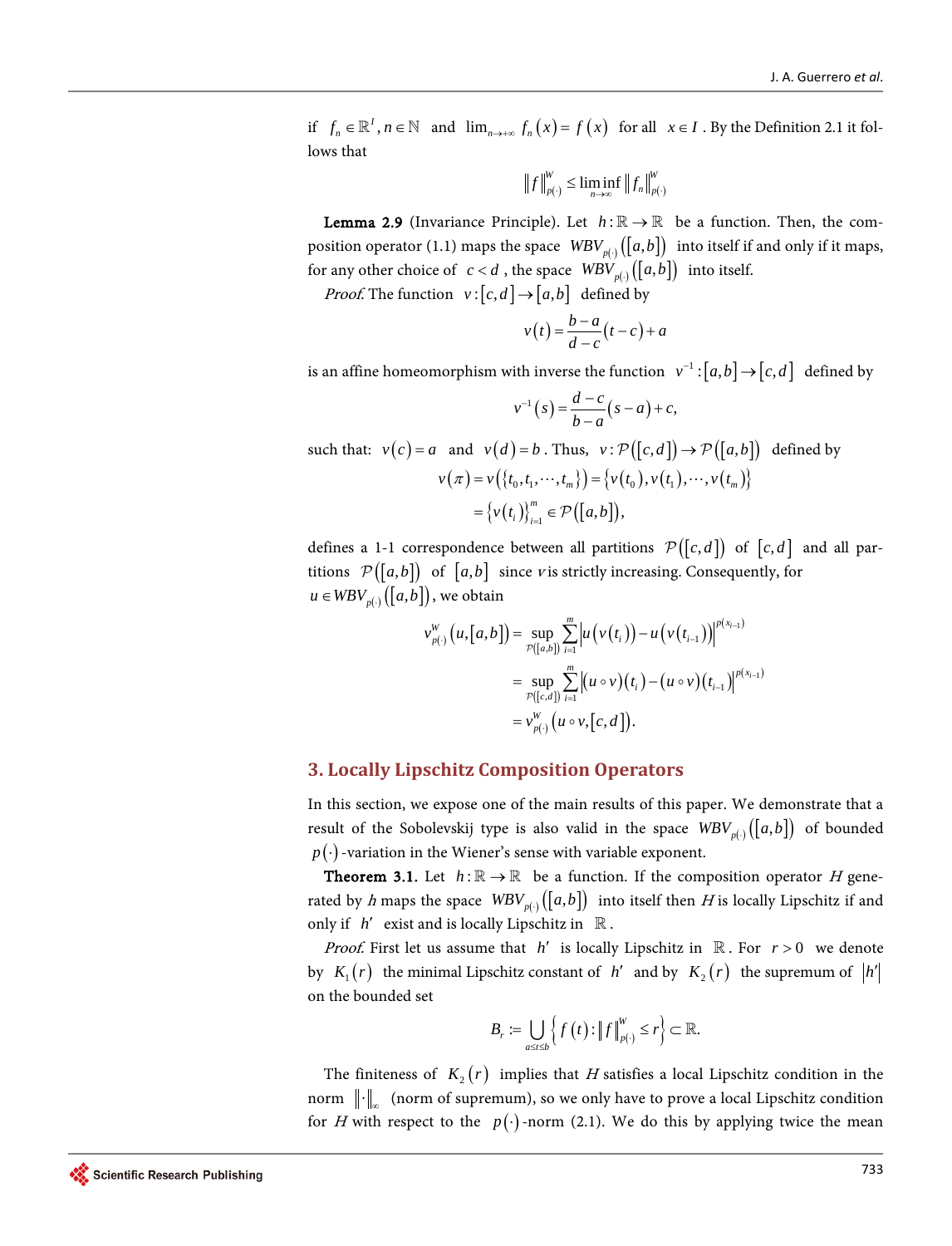value theorem.

Fix  $f, g \in WBV_{p(\cdot)}([a, b])$  with  $||f||_{p(\cdot)}^W, ||g||_{p(\cdot)}^W \le r$ . Given a partition  $\pi = \{t_0, t_1, \dots, t_m\}$  of  $[a, b]$ , we split the index set  $\{1, \dots, m\}$  into a union  $I \cup J$  of disjoint sets  $I$  and  $J$  by defining the following:  $j \in I$  if

$$
\left| f(t_{j}) - g(t_{j}) \right| + \left| f(t_{j-1}) - g(t_{j-1}) \right| \leq \left| f(t_{j}) - f(t_{j-1}) \right| + \left| g(t_{j}) - g(t_{j-1}) \right|,
$$
  
\n*j*  $\in$  *J* if  
\n
$$
\left| f(t_{j}) - g(t_{j}) \right| + \left| f(t_{j-1}) - g(t_{j-1}) \right| > \left| f(t_{j}) - f(t_{j-1}) \right| + \left| g(t_{j}) - g(t_{j-1}) \right|.
$$

By the classical mean value theorem we find  $\alpha_j$  between  $g(t_j)$  and  $f(t_j)$  such that

$$
Hf(t_j)-Hg(t_j)=h'(a_j)[f(t_j)-g(t_j)], (j=1,\cdots,m).
$$

Now, by definition of  $I$  we have

$$
|\alpha_j - \alpha_{j-1}| \leq 2 |f(t_j) - f(t_{j-1})| + 2 |g(t_j) - g(t_{j-1})|, (j \in I).
$$

Making a simple calculation

$$
\begin{aligned}\n\left| Hf(t_{j}) - Hg(t_{j}) - Hf(t_{j-1}) + Hg(t_{j-1}) \right| \\
&= \left| h'(a_{j}) \Big[ f(t_{j}) - g(t_{j}) \Big] - h'(a_{j-1}) \Big[ f(t_{j-1}) - g(t_{j-1}) \Big] \right| \\
&= \left| \left( h'(a_{j}) - h'(a_{j-1}) \right) \Big[ f(t_{j}) - g(t_{j}) \Big] + h'(a_{j-1}) \Big[ f(t_{j}) - g(t_{j}) - f(t_{j-1}) + g(t_{j-1}) \Big] \right| \\
&\leq K_{1}(r) \left| a_{j} - a_{j-1} \right| \left\| f - g \right\|_{\infty} + K_{2}(r) \left| f(t_{j}) - g(t_{j}) - f(t_{j-1}) + g(t_{j-1}) \right| \\
&\leq \Big[ 2K_{1}(r) \left\| f - g \right\|_{\infty} + K_{2}(r) \Big] \left| f(t_{j}) - g(t_{j}) - f(t_{j-1}) + g(t_{j-1}) \right| \\
&= K_{3}(r) \left| f(t_{j}) - g(t_{j}) - f(t_{j-1}) + g(t_{j-1}) \right|.\n\end{aligned}
$$

Since  $p : [a,b] \rightarrow (1,\infty)$  and adding on  $j \in I$  we get that

$$
\sum_{j\in I} \left| Hf(t_j) - Hg(t_j) - Hf(t_{j-1}) + Hg(t_{j-1}) \right|^{p(x_{j-1})}
$$
\n
$$
\leq \sum_{j\in I} K_3(r)^{p(x_{j-1})} \left| f(t_j) - g(t_j) - f(t_{j-1}) + g(t_{j-1}) \right|^{p(x_{j-1})}
$$
\n
$$
\leq K_4(r) \sum_{j\in I} \left| (f-g)(t_j) - (f-g)(t_{j-1}) \right|^{p(x_{j-1})}
$$
\n
$$
\leq K_4(r) V_{p(\cdot)}^W (f-g)
$$
\n
$$
\leq K_4(r) \|f-g\|_{p(\cdot)}^W.
$$

Again by the mean value theorem we find  $\beta_j$  between  $f(t_j)$  and  $f(t_{j-1})$  and  $\gamma_j$ between  $g(t_j)$  and  $g(t_{j-1})$  such that

$$
Hf(t_j) - Hf(t_j) = h'(\beta_j) \Big[ f(t_j) - f(t_j) \Big] (j = 1, 2, \cdots, m)
$$

and

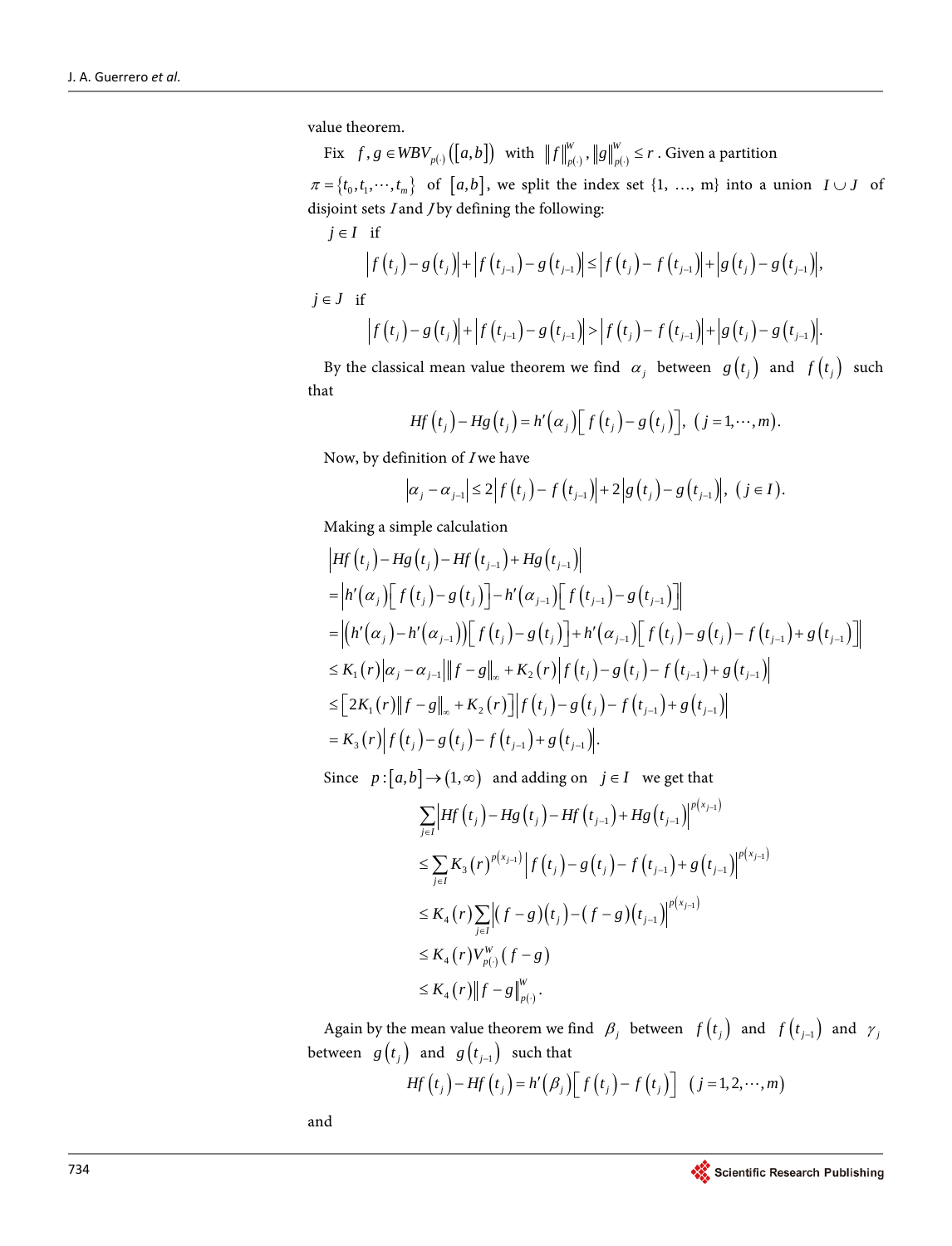$$
Hg(t_j)-Hg(t_j)=h'(y_j)\Big[g(t_j)-g(t_j)\Big] (j=1,2,\cdots,m).
$$

By definition of *J* we have

$$
\left|\beta_j-\gamma_j\right|\leq 2\left|f\left(t_j\right)-g\left(t_j\right)\right|+2\left|f\left(t_{j-1}\right)-g\left(t_{j-1}\right)\right|.
$$

Again a simple calculation shows that

$$
\begin{aligned}\n&\left| Hf(t_{j}) - Hg(t_{j}) - Hf(t_{j}) + Hg(t_{j}) \right| \\
&= \left| h'(\beta_{j}) \Big[ f(t_{j}) - f(t_{j-1}) \Big] - h'(\gamma_{j}) \Big[ g(t_{j}) - g(t_{j-1}) \Big] \right| \\
&= \left| \left( h'(\beta_{j}) - h'(\gamma_{j}) \right) \Big[ f(t_{j}) - f(t_{j-1}) \Big] - h'(\alpha_{j-1}) \Big[ f(t_{j}) - f(t_{j-1}) - g(t_{j}) + g(t_{j-1}) \Big] \right| \\
&\leq K_{5}(r) \left| \beta_{j} - \gamma_{j} \right| \left| f(t_{j}) - f(t_{j-1}) \right| + K_{6}(r) \left| f(t_{j}) - g(t_{j}) - f(t_{j-1}) + g(t_{j-1}) \right| \\
&\leq \Big[ 4K_{5}(r) \| f \|_{\infty} + K_{6}(r) \Big] \left| f(t_{j}) - g(t_{j}) - f(t_{j-1}) + g(t_{j-1}) \right| \\
&= K_{7}(r) \left| f(t_{j}) - g(t_{j}) - f(t_{j-1}) + g(t_{j-1}) \right|.\n\end{aligned}
$$

Since  $p : [a,b] \rightarrow (1,\infty)$  and adding on  $j \in J$  we get that

*W*

$$
\sum_{j\in I} \left| Hf(t_j) - Hg(t_j) - Hf(t_j) + Hg(t_j) \right|^{p(x_{j-1})}
$$
\n
$$
= \sum_{j\in I} K_{\tau}(r)^{p(x_{j-1})} \left| f(t_j) - g(t_j) - f(t_{j-1}) + g(t_{j-1}) \right|^{p(x_{j-1})}
$$
\n
$$
= K_8(r) \sum_{j\in I} \left| f(t_j) - g(t_j) - f(t_{j-1}) + g(t_{j-1}) \right|^{p(x_{j-1})}
$$
\n
$$
= K_8(r) V_{p(\cdot)}^W(f - g)
$$
\n
$$
= K_8(r) \|f - g\|_{p(\cdot)}^W.
$$

Summing up both partial sums and observing that  $K_4(r)$  and  $K_8(r)$  do not depend on the partition  $\pi$  we conclude that

$$
V_{p(\cdot)}^{W}\left(\frac{Hu - Hv}{\left(K_4(r) + K_8(r)\right) ||u - v||_{p(\cdot)}^{W}}\right) \le 1
$$

which proves the assertion.

Conversely, suppose that  $H$  satisfies a Lipschitz condition. By assumption, the constant

$$
K(r) := \sup \left\{ \frac{\left\|Hu - Hv\right\|_{p(\cdot)}^W}{\left\|u - v\right\|_{p(\cdot)}^W} : u, v \in WBV_{p(\cdot)}([a, b]), \left\|u\right\|_{p(\cdot)}^W, \left\|v\right\|_{p(\cdot)}^W \le r, u \neq v \right\}
$$
(3.1)

is finite for each  $r > 0$ . Considering, in particular, both functions u and v in (3.1) constant, we see that

$$
|h(u)-h(v)|\leq K(r)|u-v| \quad (u,v\in\mathbb{R},|u|,|v|\leq r).
$$

This shows that <sup>h</sup> is locally Lipschitz, and so the derivative *h*′ exists almost everywhere in  $\mathbb R$ . It remains to prove that *h'* exists everywhere in  $\mathbb R$  and is locally Lipschitz. For the proof of the first claim we show that *h*′ exists in any closed interval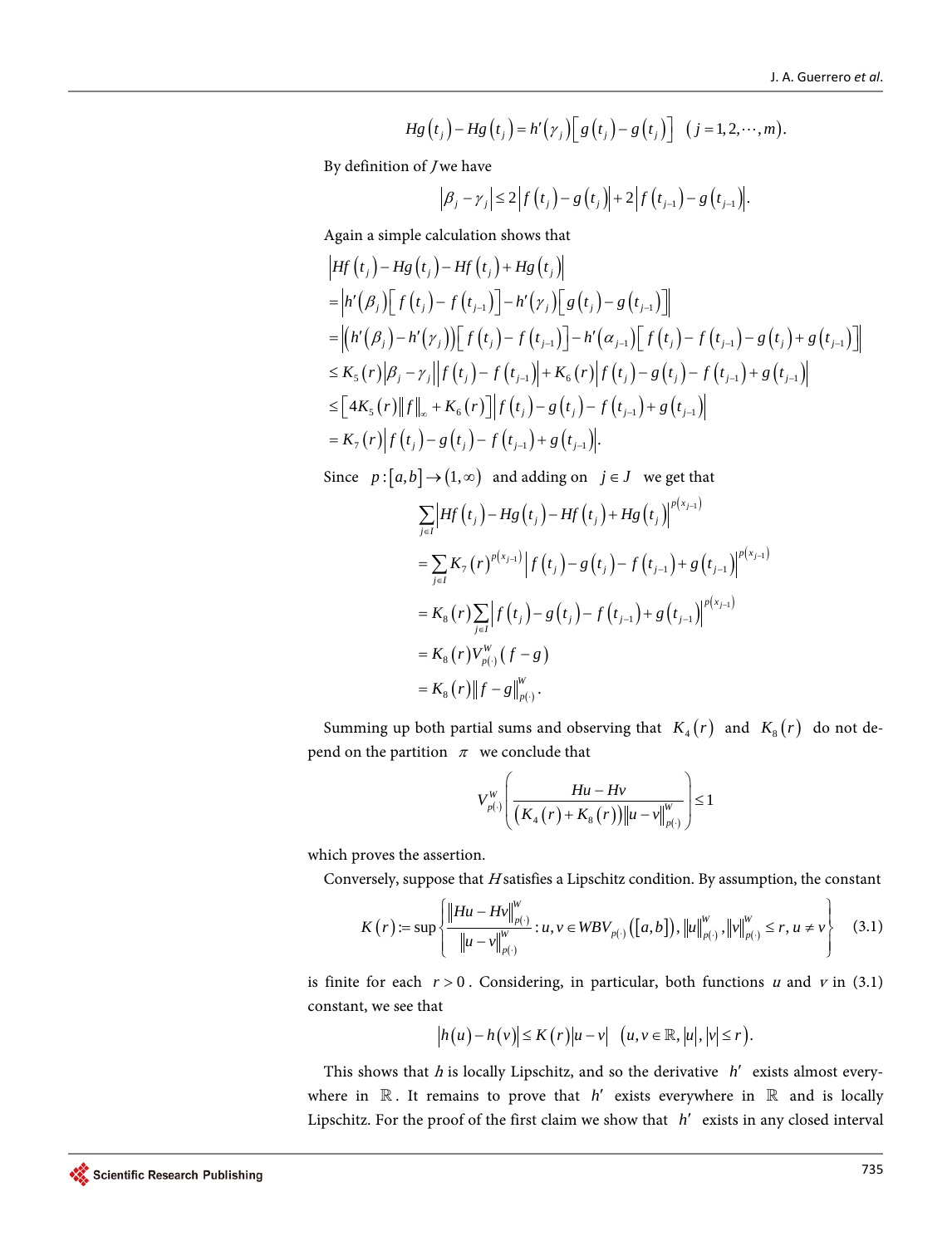$I = [a, b]$ . Given  $r > 0$ , consider  $z \in WBV_{p(\cdot)}([a, b])$  with  $||z||_{p(\cdot)}^W \leq \frac{r}{2}$  $||z||_{p(\cdot)}^W \leq \frac{r}{2}$ . Let  $\left\{ \alpha_n \right\}_{n=1}^{\infty}$  be a decreasing sequence of positive real numbers converging to 0; without loss of generality, we may assume that  $\alpha_n \leq \frac{r}{2}$  for all  $n \in \mathbb{N}$ . Define a sequence of functions  $h_{a_n,z} : [a,b] \to \mathbb{R}$  by

$$
h_{\alpha_n,z}(t) = \frac{h(z(t) + \alpha_n) - h(z(t))}{\alpha_n} \quad (t \in [a,b]).
$$
 (3.2)

Since the composition operator H associate to h acts in the space  $WBV_{p(\cdot)}([a, b])$ , by assumption, the functions  $h_{\alpha_n,z}$  given by (3.2) belong to  $WBV_{p(\cdot)}([a,b])$ .

Now, we show that the sequences  $\left\{ h_{\alpha_n,z} \right\}_{n=1}^{\infty}$  have uniformly bounded  $p(\cdot)$ -variation in Wiener's sense for all  $z \in WBV_{p(\cdot)}([a, b])$  with  $||z||_{p(\cdot)}^W \leq \frac{r}{2}$ *p*  $z\Big\|_{p(\cdot)}^W \leq \frac{r}{2}$ . In fact, let  $\pi = \{t_0, t_1, \dots, t_m\}$  be a partition of the interval of  $[a, b]$ . For each  $n \in \mathbb{N}$  define functions  $u_n$  and vby

$$
u_n(t) = z(t) + \alpha_n, \quad v(t) = z(t) \quad (t \in [a, b]). \tag{3.3}
$$

Then,  $\left\| u_n \right\|_{p(\cdot)}^W \leq r$  and  $\left\| v \right\|_{p(\cdot)}^W \leq r$ . Furthermore, from Lemma 2.7, (3.2) and (3.3), we obtain the estimates

$$
\sum_{j=1}^{m} \frac{\left| \alpha_{n} \left[ h_{\alpha_{n},z} (t_{j}) - h_{\alpha_{n},z} (t_{j-1}) \right] \right|^{p(x_{j})}}{\left\| H_{u_{n}} - H_{\nu} \right\|_{p(\cdot)}^{W}}
$$
\n
$$
= \sum_{j=1}^{m} \frac{\left| h \left( z(t_{j}) + \alpha_{n} \right) - h \left( z(t_{j}) \right) - h \left( z(t_{j-1}) + \alpha_{n} \right) + h \left( z(t_{j-1}) \right) \right|^{p(x_{j})}}{\left\| H_{u_{n}} - H_{\nu} \right\|_{p(\cdot)}^{W}}
$$
\n
$$
= \sum_{j=1}^{m} \frac{\left| h \left( u_{n}(t_{j}) \right) - h \left( v(t_{j}) \right) - h \left( u_{n}(t_{j-1}) \right) + h \left( v(t_{j-1}) \right) \right|^{p(x_{j})}}{\left\| H_{u_{n}} - H_{\nu} \right\|_{p(\cdot)}^{W}}
$$
\n
$$
= \sum_{j=1}^{m} \frac{\left| Hu_{n} - Hv \right|}{\left\| H_{u_{n}} - H_{\nu} \right\|_{p(\cdot)}^{W}} \leq V_{p(\cdot)}^{W} \left( \frac{Hu_{n} - Hv}{\left\| H_{u_{n}} - H_{\nu} \right\|_{p(\cdot)}^{W}}; [a, b] \right) \leq 1.
$$

Since the partition  $\pi = \{t_0, t_1, \dots, t_m\}$  was arbitrary, the inequality

$$
V_{p(\cdot)}^{W} \left( \frac{\alpha_{n} h_{\alpha_{n},z}}{\left\| H_{u_{n}} - H_{v} \right\|_{p(\cdot)}^{W}}; [a,b] \right) \leq 1
$$

holds for every  $n \in \mathbb{N}$  and each  $z \in WBV_{p(\cdot)}([a, b])$  with  $||z||_{p(\cdot)}^W \leq \frac{r}{2}$  $||z||_{p(\cdot)}^W \leq \frac{r}{2}$ . From Lemma 2.7, the definition of the function  $h_{\alpha_n,z}$  in (3.2), and the definition of the functions  $u_n$ and  $v$  in (3.3), we further get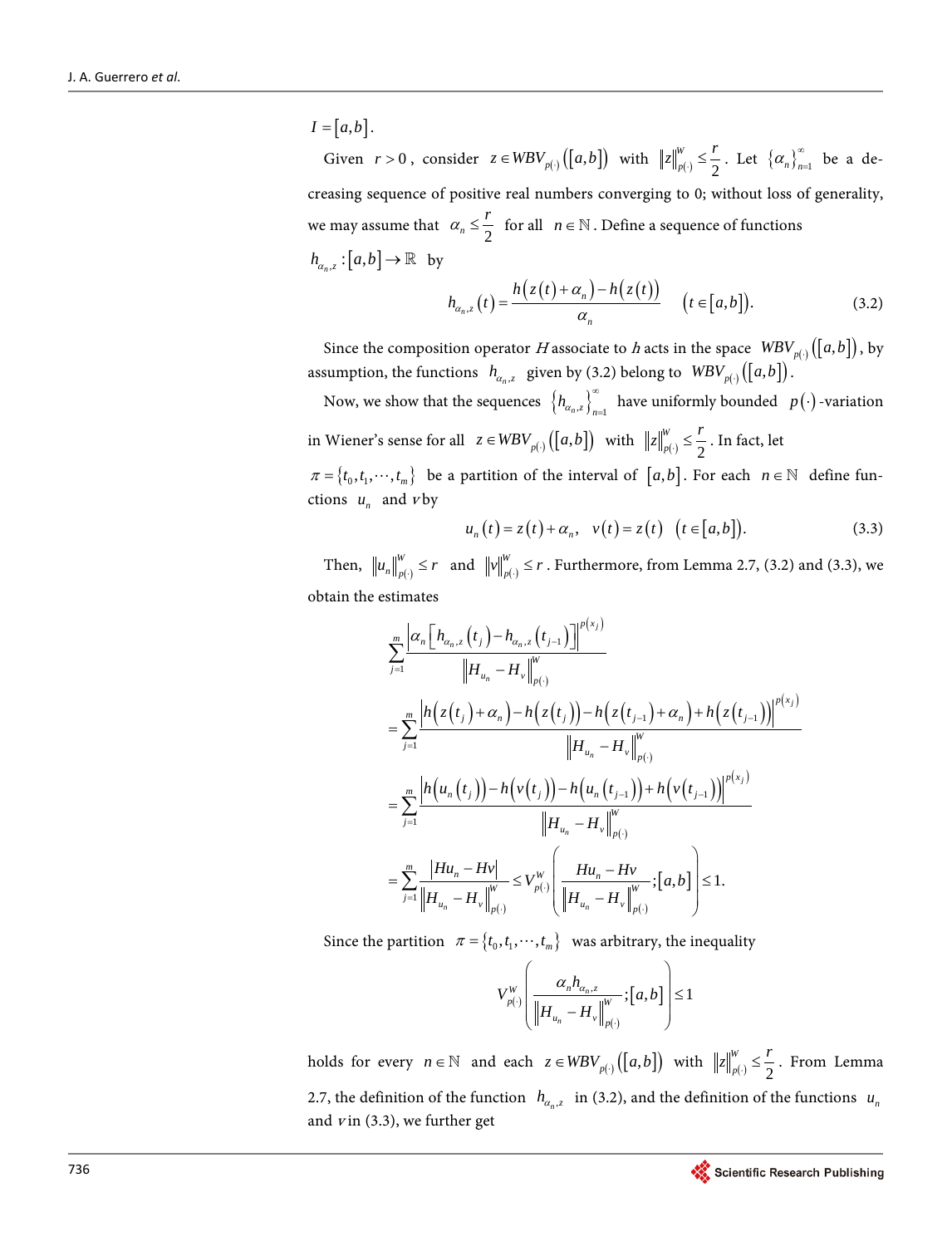$$
\| \alpha_n h_{\alpha_n, z} \|^W_{p(\cdot)} = \| h(z + \alpha_n) - h(z) \|^W_{p(\cdot)} = \| h(u_n) - h(v) \|^W_{p(\cdot)}
$$
  

$$
\leq K(r) \| u_n - v \|^W_{p(\cdot)} = K(r) \alpha_n
$$

hence  $\left\| h_{\alpha_n,z} \right\|_{p(\cdot)}^W \le K(r)$  . By Lemma 2.7, we conclude that

$$
V_{p(\cdot)}^W\left(h_{\alpha_n,z}\right) \le K\left(r\right),\tag{3.4}
$$

which shows that the sequence  $\left\{ h_{\alpha_{n,z}} \right\}_{n=1}^{\infty}$ satisfies the hypotheses of Theorem 2.3.

Theorem 2.3 ensures the existence of a pointwise convergent subsequence of  $\left\{ h_{\alpha_{n,z}} \right\}_{n=1}^{\infty}$  $\sum_{j=1}^{\infty}$  ; without loss of generality we assume that the whole sequence  $\,\,\left\{h_{\alpha_{n,z}}\right\}_{n=1}^{\infty}\,$  $\sum_{n=1}^{\infty}$ verges pointwise on  $[a, b]$  to some function  $f \in WBV_{p(\cdot)}([a, b])$ .

Now setting  $z(t) = \lambda t$ , where  $\lambda > 0$  small enough such that  $||z||_{p(\cdot)}^W \leq \frac{r}{2}$  $z\Big|_{p(\cdot)}^W \leq \frac{r}{2}$ . By (3.3) we note that

$$
f(t) = \lim_{n \to \infty} \frac{h(z(t) + \alpha_n) - h(z(t))}{\alpha_n}
$$
  
= 
$$
\lim_{n \to \infty} \frac{h(\lambda t + \alpha_n) - h(\lambda t)}{\alpha_n} = \lambda h'(\lambda t)
$$
 (3.5)

for almost all  $t \in [a, b]$ . Since the primitive of f and the function  $t \mapsto h(\lambda t)$  are both absolutely continuous and have the same derivative on  $[a,b]$ , we conclude that they differ only by some constant on  $[a,b]$ , and so *h'* exists everywhere on  $[a,b]$ . From the invariance principle (Lemma 2.9), we deduce that the derivative *h*′ of <sup>h</sup> exists on any interval, and so everywhere in  $\mathbb R$ .

It remains to prove that *h*′ satisfies a local Lipschitz condition. Denoting by <sup>F</sup> the composition operator associate to the function  $f$  from (3.5), we claim that, for

$$
z \in WBV_{p(\cdot)}([a, b]) \quad \text{with} \quad ||z||_{p(\cdot)}^W \leq \frac{r}{2}, \text{ we have}
$$
\n
$$
||Fz||_{p(\cdot)}^W \leq K(r),
$$
\n(3.6)

where  $K(r)$  is the Lipschitz constant from (3.1). In fact, by Theorem 2.3 we conclude that

$$
\left\|f\right\|_{p(\cdot)}^W \leq \lim_{n\to\infty} \inf \left\|h_n\right\|_{p(\cdot)}^W,
$$

whenever the sequence  $\{h_n\}_{n=1}^{\infty}$  of functions  $h_n \in WBV_{p(\cdot)}([a, b])$  converges pointwise on  $[a,b]$  to some function f. Combining this with (3.4) and the observation that  $h_{a_{n+1}}(a) \to g(a)$  as  $n \to \infty$  we obtain (3.6). We conclude that the composition operator F maps the space  $WBV_{p(\cdot)}([a, b])$  into itself, and so the corresponding function *f* is locally Lipschitz on  $\mathbb R$ . By (3.5), the same is true for the function  $h'$ .

## **4. Locally Defined Operators**

In this section, we present our second main result, which is related to the notion of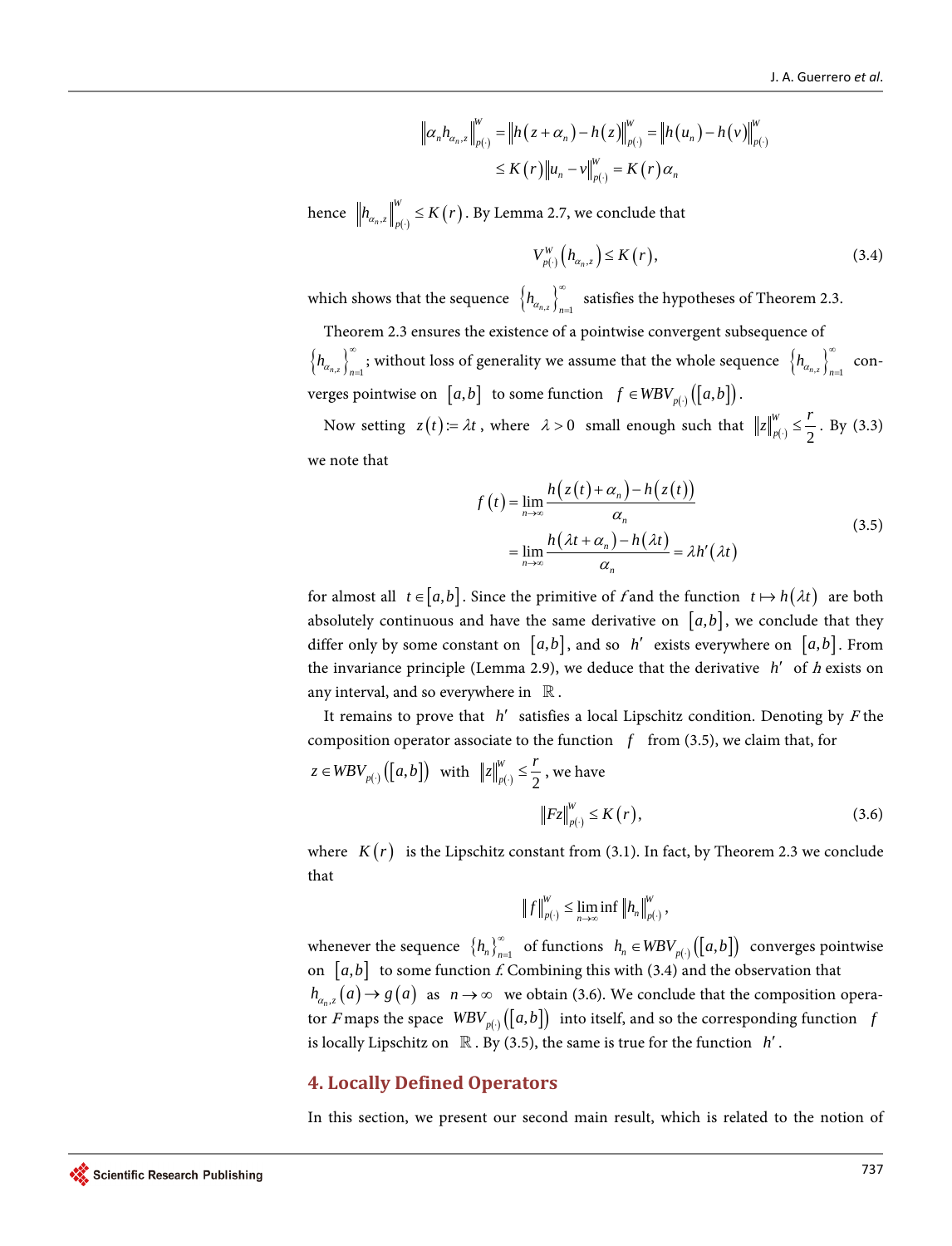locally defined operator. We prove that every locally defined operator mapping the space of continuous and bounded  $p(\cdot)$ -variation in Wiener's sense functions into itself is a composition operator (Nemytskij operator).

**Definition 4.1.** Let  $I = [a, b]$  be a closed interval of the real line  $\mathbb{R}$ ,  $a, b \in \mathbb{R}$ ,  $a < b$ and let  $\mathbb{X} = \mathbb{X}(I)$ ,  $\mathbb{Y} = \mathbb{Y}(I)$  be function spaces  $\varphi : I \to \mathbb{R}$ . An operator  $K : \mathbb{X} \to \mathbb{Y}$ is called a locally defined, or  $(X, Y)$  -local operator, briefly, a local operator, if for every open interval  $J \subset \mathbb{R}$  and for all functions  $f, g \in \mathbb{X}$ , the implication

$$
f\big|_{J \cap I} = g\big|_{J \cap I} \Rightarrow K(f)\big|_{J \cap I} = K(g)\big|_{J \cap I}
$$

holds true.

**Remark 4.1.** For some pairs  $(X, Y)$  of function spaces the forms of local operators  $K:\mathbb{X}\to\mathbb{Y}$  (or their representation theorems) have been established. For instance in [\[13\]](#page-16-10) it was done is the case when  $\mathbb{X} = C^n(I)$  and  $\mathbb{Y} = C(I)$  or  $\mathbb{Y} = C^1(I)$ , in [\[14\]-](#page-16-11) [\[16\]](#page-16-12) in the case when  $X$  and  $Y$  are the spaces of *n*-times (*k*-times, respectively) Whitney differentiable functions, in [\[17\],](#page-16-13) [\[18\]](#page-16-14) in the case when  $\mathbb{X}$  is the space of Hölder functions and  $\mathbb{Y} = C(I)$ , in [\[19\]](#page-16-15) for continuous and monotone functions, in [\[20\]](#page-16-16) in the case when  $\mathbb{X} = CW_{\omega}(I)$  for functions of bounded  $\varphi$ -variation in the sense of Wiener and  $\mathbb{Y} = C(I)$  and in [\[21\]](#page-16-17) in the case when  $\mathbb{X} = RV_p(I)$  for functions of bounded Riesz-variation and  $V = C(I)$ .

**Definition 4.2.** (See [\[13\]\)](#page-16-10) An operator  $K : \mathbb{X} \to \mathbb{Y}$  is said to be

1) left-hand defined, if and only if for every  $s_0 \in I$  and for every two functions  $f, g \in \mathbb{X}$ ,

$$
f\big|_{(-\infty,s_0)\cap I}=g\big|_{(-\infty,s_0)\cap I}\Rightarrow K(f)\big|_{(-\infty,s_0)\cap I}=K(g)\big|_{(-\infty,s_0)\cap I}.
$$

2) right-hand defined, if and only if for every  $s_0 \in I$  and for every two functions  $f, g \in \mathbb{X}$ ,

$$
f\big|_{I\cap(-\infty,s_0)}=g\big|_{I\cap(-\infty,s_0)}\Rightarrow K(f)\big|_{I\cap(-\infty,s_0)}=K(g)\big|_{I\cap(-\infty,s_0)}.
$$

From now on, let  $CWBV_{n}^{-1}(I) = WBV_{n-1}^{-1}(I) \cap C(I)$ , where  $C(I)$  stands for the space of continuous functions defined on I. We begin this section with some definitions.

**Theorem 4.3.** (See [\[13\]\)](#page-16-10) The operator  $K : \mathbb{X} \to \mathbb{Y}$  is locally defined if and only if it is left and right defined operator.

The locally defined operators have been the subject of intensive research and many applications of then can be found in the literature (See, for instance [\[22\],](#page-17-0) [\[23\]](#page-17-1) and the references therein).

**Theorem 4.4.** Let  $p:[a,b] \rightarrow (1,\infty)$ . If a locally defined operator K maps  $CWBV_{p(\cdot)}(I)$  into  $C(I)$  then there exist a unique function  $h: I \times \mathbb{R} \to \mathbb{R}$  such that, for all  $f \in CWBV_{p(\cdot)}(I)$ ,

$$
K(f)(t) = h(t, f(t)), \quad t \in I.
$$

*Proof.* We begin by showing that for every  $f, g \in CWBV_{p(.)}(I)$  and for every  $s_0 \in \text{int}(I)$  the condition

$$
f\left(s_{0}\right) = g\left(s_{0}\right) \tag{4.1}
$$

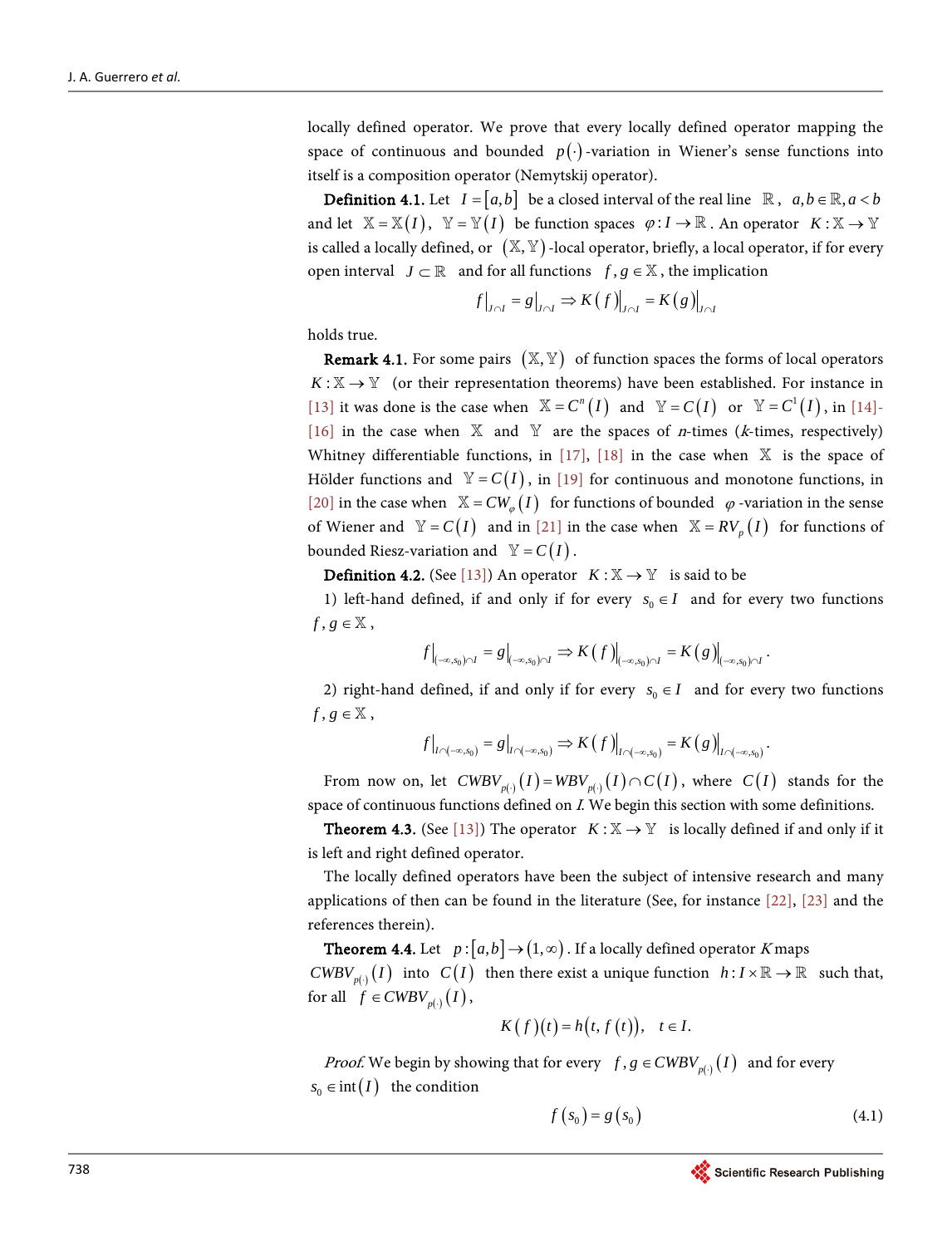implies that

$$
K(f)(s_0)=K(g)(s_0).
$$

To this end choose arbitrary  $s_0 \in \text{int}(I)$  and take an arbitrary pair of functions  $f, g \in CWBV_{p(\cdot)}(I)$  which fulfil (4.1). The function  $\gamma: I \to \mathbb{R}$  defined by

$$
\gamma(t) = \begin{cases} f(t) & \text{for } t \in [a, x_0]; \\ g(t) & \text{for } t \in (x_0, b] \end{cases}
$$

belongs to  $\text{CWBV}_{p(\cdot)}(I)$ . Indeed, define the functions  $f_1, g_1: I \to \mathbb{R}$  by

$$
f_1(t) = \begin{cases} f(t) - f(x_0) & \text{for } t \in [a, x_0]; \\ 0 & \text{for } t \in (x_0, b] \end{cases}
$$

and

$$
g_1(t) = \begin{cases} 0 & \text{for } t \in [a, x_0]; \\ g(t) - g(x_0) & \text{for } t \in (x_0, b] \end{cases}
$$

Since  $f, g \in CWBV_{p(·)}(I)$ ,  $f, g$  are continuous in  $I, V_{p(·)}^W(f) < \infty$  and  $V_{p(\cdot)}^W(g) < \infty$ . Let  $\pi = \{t_i\}_{i=0}^m$  be a partition of *I* such that  $t_{\ell-1} \leq s_0 < t_\ell$  for some  $1 \leq \ell \leq m$ . Then

$$
\sum_{i=1}^m \left| f_1(t_i) - f_1(t_{i-1}) \right|^{p(x_{i-1})} = \sum_{i=1}^{\ell-1} \left| f(t_i) - f(t_{i-1}) \right|^{p(x_{i-1})} + \left| f(s_0) - f(t_{\ell-1}) \right|^{p(x_k)} \leq V_{p(\cdot)}^W(f).
$$

Hence  $V_{p(\cdot)}^W(f_1) < \infty$ . By a similar reasoning, we have  $V_{p(\cdot)}^W(g_1) < \infty$ . Finally  $f_1 + g_1 \in CWBV_{p(\cdot)}(I)$ , as  $CWBV_{p(\cdot)}(I)$  is a linear space. Thus

$$
V_p^R(f_1 + g_1) < \infty. \tag{4.2}
$$

Since, for all  $t, t' \in I$ 

$$
(f_1+g_1)(t)-(f_1+g_1)(t')=\gamma(t)-\gamma(t'),
$$

the condition (4.2) implies that  $\gamma \in CWBV_{p(.)}(I)$ . As

$$
f\Big|_{(-\infty,s_0)\cap I}=\left.\gamma\right|_{(-\infty,s_0)\cap I}\quad\text{and}\quad\left.g\right|_{(s_0,\infty)\cap I}=\left.\gamma\right|_{(s_0,\infty)\cap I}
$$

according to Definition 4.2, we get

$$
K(f)|_{(-\infty,s_0)\cap I}=K(\gamma)|_{(-\infty,s_0)\cap I} \text{ and } K(g)|_{(s_0,\infty)\cap I}=K(\gamma)|_{(s_0,\infty)\cap I}.
$$

Therefore, by the continuity of  $K(f)$ ,  $K(g)$  and  $K(\gamma)$  en  $s_0$ , we obtain

$$
K(f)(s_0) = K(\gamma)(s_0) = K(g)(s_0).
$$

Suppose now that  $s_0$  is the left endpoint of the interval  $I(i.e., s_0 = a)$ . By the continuity of f and g at  $s_0$ , there exist a sequence  $(t_n)_{n \in \mathbb{N}}$  such that:  $| s_0 < t_{n+1} < t_n, | t_n - s_0 | < (b - s_0)/n, n \in \mathbb{N}$  and

$$
\left|f(t_n) - f(s_0)\right| < \frac{1}{n^2}, \quad \left|g(t_n) - g(s_0)\right| < \frac{1}{n^2}, \ n \in \mathbb{N}.\tag{4.3}
$$

The sequence of functions  $\gamma_n : I \to \mathbb{R}, n \in \mathbb{N}$ , defined by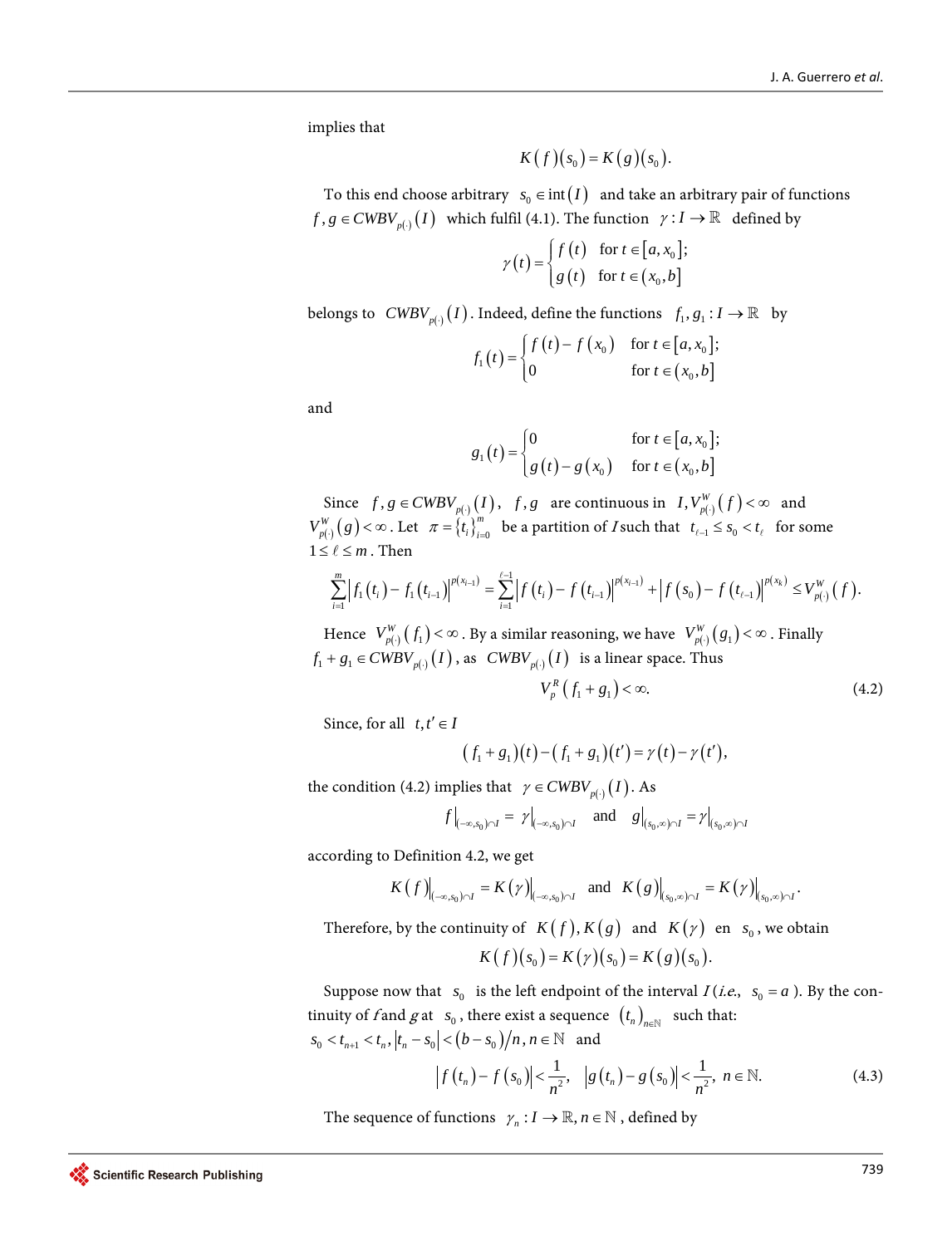$$
\gamma_{2k}(t) = \begin{cases}\n\frac{f(s_{2k}) - f(s_0)}{s_{2k} - s_0}(t - s_0) + f(s_0) & \text{for } t \in [s_0, s_{2k}]; \\
\frac{g(s_{2i-1}) - f(s_{2i})}{s_{2i-1} - s_{2i}}(t - s_{2i}) + f(s_{2i}) & \text{for } t \in (s_{2i}, s_{2i-1}], i \in \{1, \dots, k\}; \\
\frac{f(s_{2i}) - g(s_{2i+1})}{s_{2i} - s_{2i+1}}(t - s_{2i+1}) + g(s_{2i+1}) & \text{for } t \in (s_{2i+1}, s_{2i}], i \in \{1, \dots, k-1\}; \\
g(s_1) & \text{for } t \in (s_1, b]\n\end{cases}
$$
\n
$$
\gamma_{2k-1}(t) = \begin{cases}\n\frac{g(s_{2k-1}) - g(s_0)}{s_{2k-1} - s_0}(t - s_0) + g(s_0) & \text{for } t \in [s_0, s_{2k-1}]; \\
\frac{f(s_{2i-2}) - g(s_{2i-1})}{s_{2i-2} - s_{2i-1}}(t - s_{2i-1}) + g(s_{2i-1}) & \text{for } t \in (s_{2i-1}, s_{2i-2}], i \in \{2, \dots, k\}; \\
\frac{g(s_{2i-3}) - f(s_{2i-2})}{s_{2i-3} - s_{2i-2}}(t - s_{2i-2}) + f(s_{2i-2}) & \text{for } t \in (s_{2i-2}, s_{2i-3}], i \in \{2, \dots, k-1\}; \\
g(s_1) & \text{for } t \in (s_1, b]\n\end{cases}
$$

for all  $k \in \mathbb{N}$  , belong to the space  $\mathit{WBV}_{p(\cdot)}(I)$ . Indeed, by the definition of  $\gamma_{2k}$ ,  $k \in \mathbb{N}$ , the triangle inequality, (4.1) and (4.3), we have

$$
|\gamma_{2k}(t_i) - \gamma_{2k}(s_0)|^{p(x_{i-1})} \leq \left(\frac{2}{i^2}\right)^{p(x_{i-1})}
$$

and

$$
\left|\gamma_{2k}\left(t_{i}\right)-\gamma_{2k}\left(t_{j}\right)\right|^{p(x_{i-1})}\leq\left|\gamma_{2k}\left(t_{i}\right)-\gamma_{2k}\left(s_{0}\right)\right|^{p(x_{i-1})}+\left|\gamma_{2k}\left(t_{j}\right)-\gamma_{2k}\left(s_{0}\right)\right|^{p(x_{i-1})}<\left(\frac{2}{i^{2}}\right)^{p(x_{i-1})}
$$

for all  $i, j \in \{1, \dots, 2k\}, i < j, k \in \mathbb{N}$ . Therefore

$$
\sum_{i=1}^{2k} \left| \gamma_{2k} \left( t_j \right) - \gamma_{2k} \left( s_0 \right) \right|^{p(x_{i-1})} \\
\leq \sum_{i=1}^{2k} \left( \frac{2}{i^2} \right)^{p(x_{i-1})} \leq M \sum_{i=1}^{2k} \frac{1}{i^{2p(x_{i-1})}}, \quad \left( 1 < M = 2^{p(x_{i-1})} < +\infty \right),
$$

so

$$
V_{p(\cdot)}^W(\gamma_{2k}, I) \le M \sum_{i=1}^{2k} \frac{1}{i^{2p(x_{i-1})}}, \ k \in \mathbb{N}.
$$
 (4.4)

Similar reasoning shows, that

$$
V_{p(\cdot)}^W(\gamma_{2k-1}, I) \le M \sum_{i=1}^{2k-1} \frac{1}{i^{2p(x_{i-1})}}, \ k \in \mathbb{N}.
$$
 (4.5)

From (4.4) and (4.5), we obtain that  $\gamma_n \in WBV_{p()}(I)$  and

$$
V_{p(\cdot)}^W(\gamma_n, I) \le M \sum_{i=1}^n \frac{1}{i^{2p(x_{i-1})}}, \ k \in \mathbb{N}.
$$
 (4.6)

Let us observe that

$$
\gamma_{2k-1}(s_0) = \gamma_{2k}(s_0) = f(s_0) = g(s_0), \ k \in \mathbb{N},
$$
 (4.7)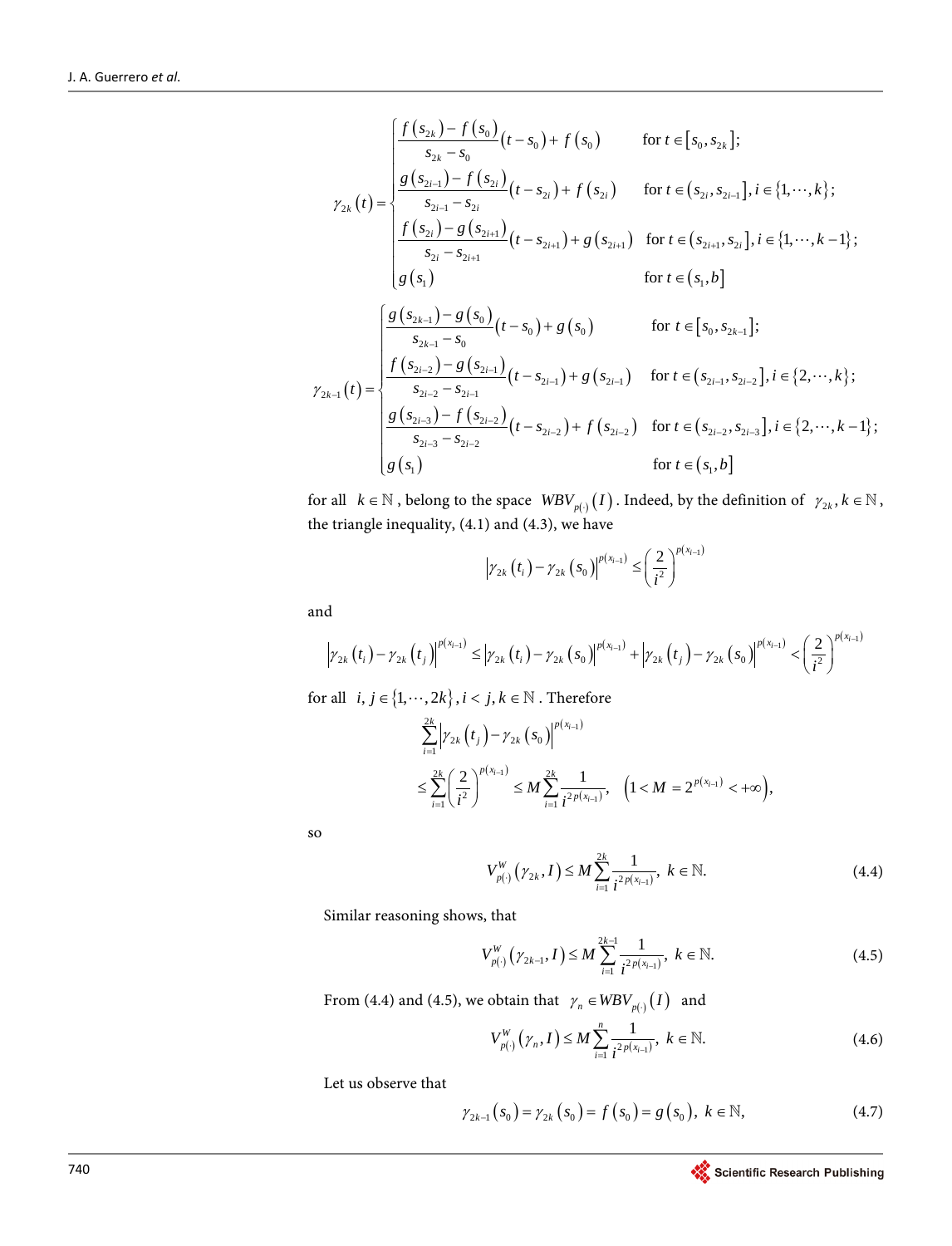and for all  $k, i \in \mathbb{N}$ ,

$$
\gamma_{2k}(t_{2k}) = f(t_{2k}) = \gamma_{2k+i}(t_{2k}), \quad \gamma_{2k-1}(t_{2k-1}) = g(t_{2k-1}) = \gamma_{2k-1+i}(t_{2k-1}), \qquad (4.8)
$$

and for every  $t \in I \setminus \{t_k : k \in \mathbb{N}\}\$  there exist  $n_0 \in \mathbb{N}$  such that

$$
\gamma_n(t) = \gamma_{n_0}(t), \quad n \ge n_0, \ n \in \mathbb{N}.
$$
 (4.9)

Put

$$
\gamma(t) := \lim_{n \to +\infty} \gamma_n(t), \ \ t \in I.
$$

From (4.7), (4.8) and (4.9) the function  $\gamma$  is well defined and

$$
\left| \gamma(t) - \gamma(t_{2k}) \right| \leq \left| g(t_{2k+1}) - f(t_{2k}) \right|
$$
  
\n
$$
\leq \left| g(t_{2k+1}) - g(s_0) \right| + \left| f(t_{2k}) - f(s_0) \right|, \text{ for all } t \in [t_{2k+1}, t_{2k})
$$
\n(4.10)

and

$$
\left|\gamma(t) - \gamma(t_{2k})\right| \leq \left|g\left(t_{2k-1}\right) - f\left(t_{2k}\right)\right|
$$
  
\n
$$
\leq \left|g\left(t_{2k-1}\right) - g\left(s_0\right)\right| + \left|f\left(t_{2k}\right) - f\left(s_0\right)\right|, \text{ for all } t \in [t_{2k}, t_{2k-1}).
$$
\n(4.11)

To show that  $\gamma$  is continuous at  $\gamma$ , fix an  $\epsilon > 0$ . By the continuity of f and g at  $s_0$ , there exist  $n_0 \in \mathbb{N}$  such that

$$
\left|g\left(t_{n}\right)-g\left(s_{0}\right)\right|<\epsilon/3,\quad\left|f\left(t_{n}\right)-f\left(s_{0}\right)\right|<\epsilon/3,\quad n\in\mathbb{N},\ n\geq n_{0}.\tag{4.12}
$$

Take an arbitrary  $t \in (s_0, s_{n_0})$ . There exist  $k \in \mathbb{N}$  such that  $2k - 1 > n_0$  and either  $t \in [t_{2k+1}, t_{2k})$  or  $t \in [t_{2k}, t_{2k-1})$ . Since, by triangle inequality and (4.7)

$$
\left|\gamma(t)-\gamma(s_0)\right|\leq \left|\gamma(t)-\gamma(t_{2k})\right|+\left|\gamma(t_{2k})-\gamma(s_0)\right|
$$
  
\n
$$
\leq \left|\gamma(t)-\gamma(t_{2k})\right|+\left|f(t_{2k})-f(s_0)\right|,
$$

therefore, by (4.10) and (4.12)

$$
|\gamma(t) - \gamma(s_0)| \le |g(t_{2k+1}) - g(s_0)| + 2|f(t_{2k}) - f(s_0)| < \epsilon
$$

in the case when  $t \in [t_{2k+1}, t_{2k})$ , and by (4.11) and (4.12)

$$
\left|\gamma(t)-\gamma(s_0)\right|\leq \left|g\left(t_{2k-1}\right)-g\left(s_0\right)\right|+2\left|f\left(t_{2k}\right)-f\left(s_0\right)\right|<\epsilon
$$

in the case when  $t \in [t_{2k}, t_{2k-1})$ . As the continuity of  $\gamma$  at the remaining points is obvious,  $\gamma$  is continuous.

By the lower semicontinuity of  $V_{p(\cdot)}^W$  (Proposition 2.8) and (4.6)

$$
V_{p(\cdot)}^W(\gamma,I) \leq \liminf_{n \to +\infty} M \sum_{i=1}^n \frac{1}{i^{2p(x_{i-1})}},
$$

and the convergence of series  $\sum_{i=1}^{\infty} \frac{1}{i^{2p(x_{i-1})}}$  $i=1$   $i^{2p(x_i-1)}$  $\sum_{i=1}^{\infty} \frac{1}{\cdot 2 p(x_{i-1})}$  implies that  $\gamma \in WBV_{p(\cdot)}(I)$ .

Thus there exist a function  $\gamma \in CWBV_{p(\cdot)}(I)$  and sequence  $(t_k)_{k \in \mathbb{N}}$  such that

$$
\gamma(t_{2k-1}) = g(t_{2k-1}), \quad \gamma(t_{2k}) = f(t_{2k}), \ t_k \in I, \ k \in \mathbb{N}.
$$

According to the first part of the proof, we have

$$
K(\gamma)(t_{2k-1}) = K(g)(t_{2k-1})
$$
 and  $K(\gamma)(t_{2k}) = K(f)(t_{2k}), k \in \mathbb{N}$ .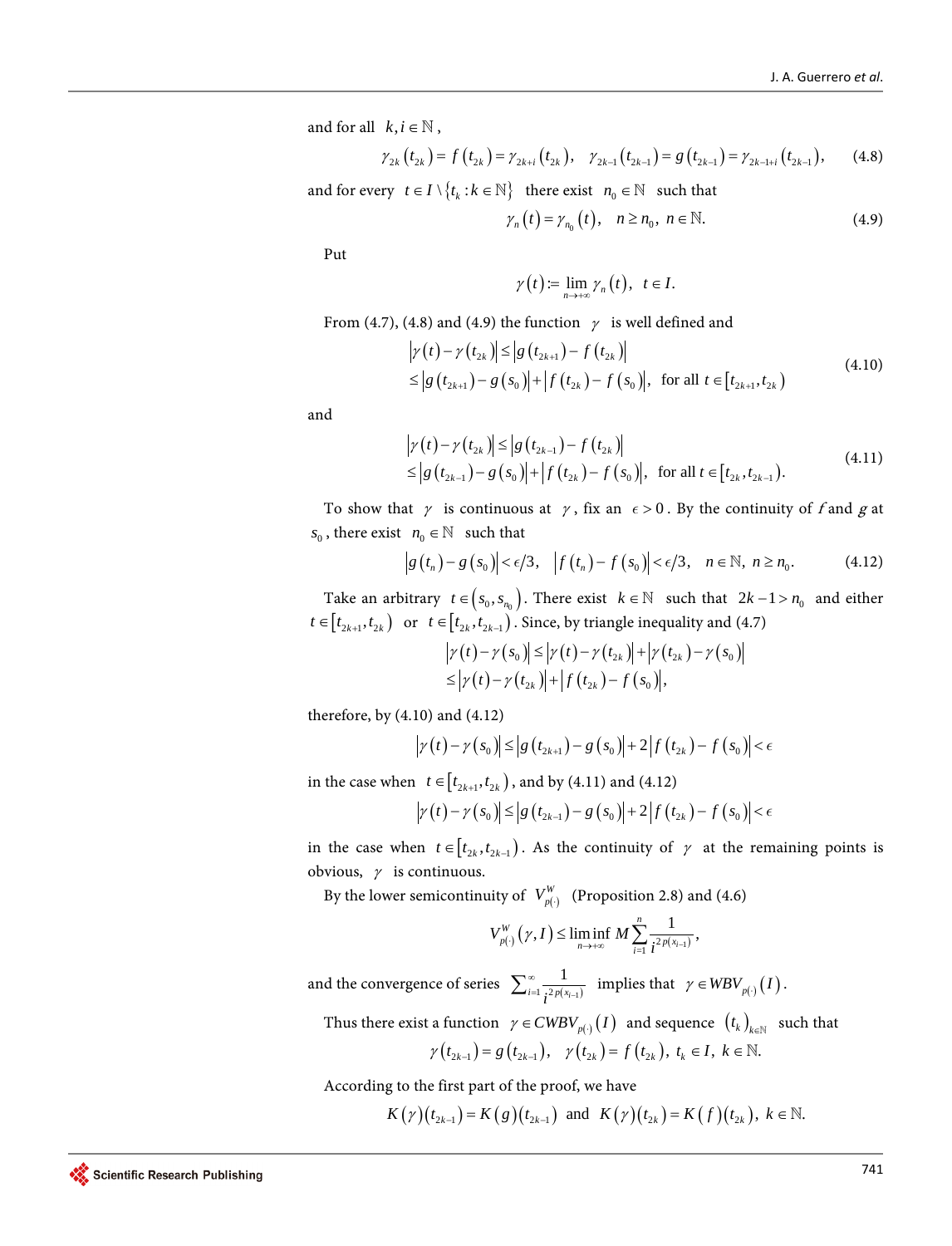Hence, by continuity of  $K(\gamma)$ ,  $K(f)$  and  $K(g)$  at  $s_0$ , letting  $k \to \infty$ , we get  $K(f)(s_0) = K(\gamma)(s_0) = K(g)(s_0).$ 

When  $s_0$  is the right endpoint of *I*, the argument is similar.

To define the function  $h: I \times \mathbb{R} \to \mathbb{R}$ , fix arbitrarily an  $y_0 \in \mathbb{R}$ , let us define a function  $P_{y_0} : I \to \mathbb{R}$  by

$$
P_{y_0}(t) = y_0, \quad t \in I. \tag{4.13}
$$

Of course  $P_{y_0}$ , as a constant function, belongs to  $CWBV_{p(\cdot)}(I)$ . For  $s_0 \in I$ ,  $y_0 \in \mathbb{R}$ , put

$$
h(s_0, y_0) = K(P_{y_0})(s_0).
$$

Since, by (4.13), for all functions  $f<sub>s</sub>$ 

$$
f(s_0) = P_{f(s_0)}(s_0),
$$

according to what has already been proved, we have

$$
K(f)(s_0) = K\Big(P_{f(s_0)}\Big)(s_0) = h(s_0, f(s_0)).
$$
\n(4.14)

To prove the uniqueness of *h*, assume that  $\overline{h}: I \times \mathbb{R} \to \mathbb{R}$  is such that

$$
K(f)(t) = \overline{h}(t, f(t))
$$

for all  $f \in CWBV_{p(\cdot)}(I)$  and  $t \in I$ . To show that  $h = \overline{h}$  let us fix arbitrarily *t* ∈ *I*, *y* ∈  $\mathbb R$  and take  $f$  ∈  $CWBV_{p(·)}(I)$  with  $f(t) = y$ . From (4.14), we have  $\overline{h}(t, y) = \overline{h}(t, f(t)) = K(f)(t) = h(t, f(t)) = h(t, y),$ 

which proves the uniqueness of h.

#### **5. Conclusion**

In this paper, we get two important results. In Theorem 3.1, we show that the result of the Sobolevkij type is valid for the space of functions of bounded  $p(\cdot)$ -variation in Wiener's sense ( $WBV_{p(\cdot)}([a,b])$ ) on [a,b]. And the Theorem 4.4, we show that if a locally defined operator K maps  $CWBV_{p(·)}(I)$  into  $C(I)$  then it is composition operator.

#### **Acknowledgements**

This research has been partially supported by the Central Bank of Venezuela. We want to give thanks to the library staff of B.C.V for compiling the references. Also, we are grateful with the referees and editors for their comments and suggestions on this work.

#### **References**

- <span id="page-15-0"></span>[1] Castillo, R., Merentes, N. and Rafeiro, H. (2014) Bounded Variation Spaces with p-Variable. Mediterranean Journal of Mathematics, 11, 1069-1079. <http://dx.doi.org/10.1007/s00009-013-0342-5>
- <span id="page-15-1"></span>[2] Mejía, O., Merentes, N. and Sánchez, J.L. (2015) The Space of Bounded *p*(⋅) -Variation in

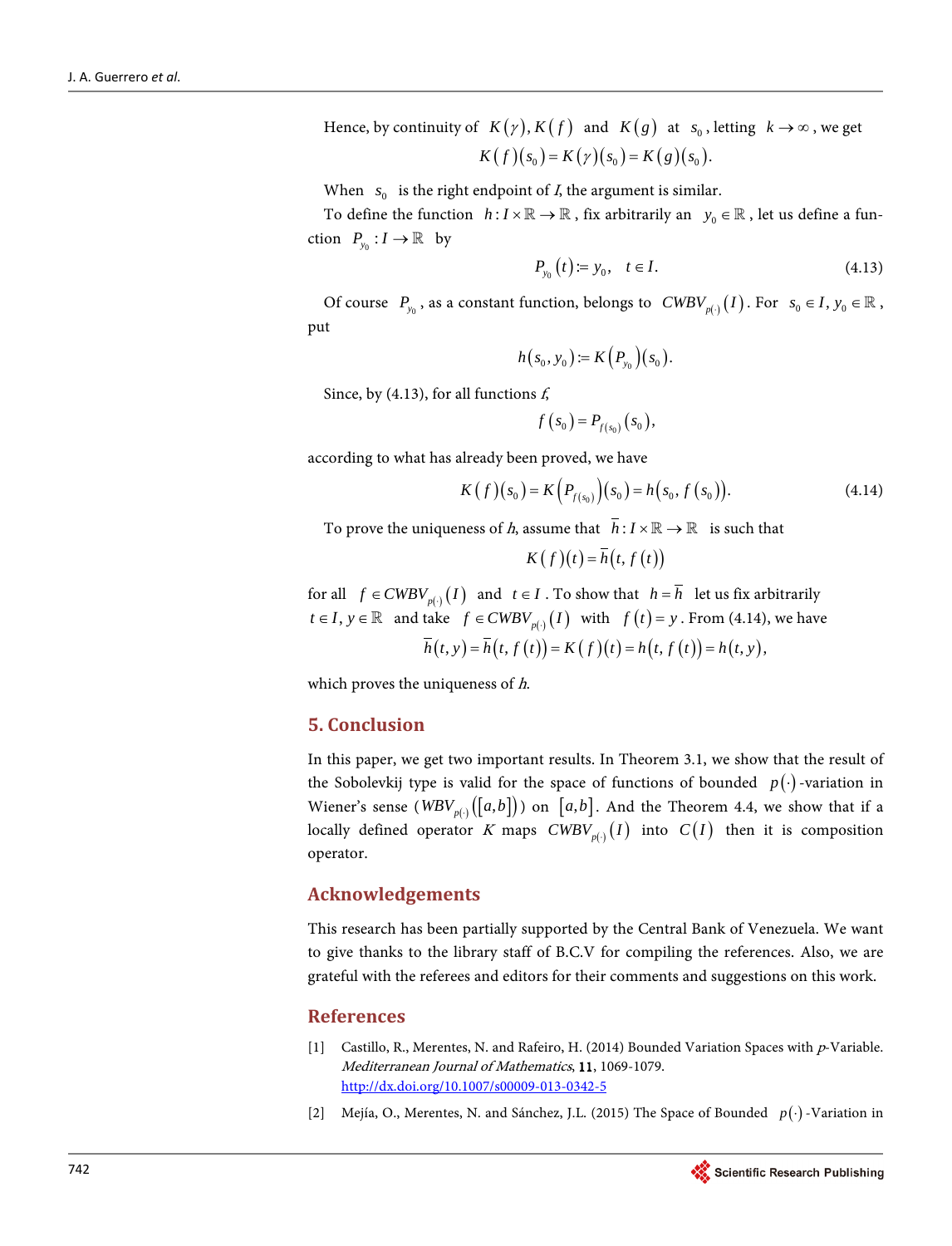Wiener's Sense with Variable Exponent. Journal Advances in Pure Mathematics, 5, 703- 716. <http://dx.doi.org/10.4236/apm.2015.511064>

- [3] Orlicz, W. (1931) Über konjugierte exponentenfolgen. Studia Mathematica, 3, 200-211.
- <span id="page-16-2"></span><span id="page-16-1"></span><span id="page-16-0"></span>[4] Nakano, H. (1950) Modulared Semi-Ordered Linear Spaces. Maruzen Co., Ltd., Tokyo.
- [5] Kováčik, O. and Rákosník, J. (1991) On Spaces  $L^{p(x)}$  and  $W^{k,p(x)}$ . Czechoslovak Mathematical Journal, 41, 592-618.
- <span id="page-16-3"></span>[6] Fan, X., Zhao, Y. and Zhao, D. (2001) Compact Imbedding Theorems with Symmetry of Strauss-Lions Type for the Space  $\; W^{1,p(x)}(\Omega )$  . *Journal of Mathematical Analysis and Appli*cations, 255, 333-348. <http://dx.doi.org/10.1006/jmaa.2000.7266>
- <span id="page-16-4"></span>[7] Appell, J. and Zabreĭko, P.P. (1990) Nonlinear Superposition Operators. Cambridge University Press, Cambridge.
- <span id="page-16-5"></span>[8] Appell, J., Banas, J. and Merentes, N. (2014) Bounded Variation and Around. De Gruyter, Berlin, Boston.
- <span id="page-16-6"></span>[9] Sovolevskij, E.P. (1984) The Superposition Operator in Hölder Spaces. (Russian). VINITI No. 3765-84, Voronezh.
- <span id="page-16-7"></span>[10] Appell, J., Merentes, N. and Sánchez, J.L. (2011) Locally Lipschitz Composition Operator in Spaces of Functions Of bounded Variation. Annali di Matematica, 190, 33-43. <http://dx.doi.org/10.1007/s10231-010-0135-4>
- <span id="page-16-8"></span>[11] Merentes, N., Rivas, S. and Sánchez, J.L. (2012) Locally Lipschitz Composition Operator in Spaces of Φ*BV* [a,b]. Nonlinear Analysis Series A: Theory, Methods & Applications, 75, 1751-1757.
- <span id="page-16-9"></span>[12] Mejía, O., Merentes, N. and Rzepka, B. (2014) Locally Lipschitz Composition Operator in Space of the Functions of Bounded κΦ -Variation. Journal of Function Spaces, 2014, 1-8.
- <span id="page-16-10"></span>[13] Lichawski, K., Matkowski, J. and Miś, J. (1989) Locally Defined Operators in the Space of Differentiable Functions. Bulletin of the Polish Academy of Sciences—Mathematics, 37, 315-325.
- <span id="page-16-11"></span>[14] Matkowski, J. and Wróbel, M. (2008) Locally Defined Operators in the Space of Whitney Differentiable Functions. Nonlinear Analysis: Theory, Methods & Applications, 68, 2933- 2942.
- [15] Matkowski, J. and Wróbel, M. (2009) Representation Theorem for Locally Defined Operators in the Space of Whitney Differentiable Functions. Manuscripta Mathematica, 129, 437-448. <http://dx.doi.org/10.1007/s00229-009-0283-2>
- <span id="page-16-12"></span>[16] Wróbel, M. (2010) Locally Defined Operators and a Partial Solution of a Conjecture. Nonlinear Analysis: Theory, Methods & Applications, 72, 495-506.
- <span id="page-16-13"></span>[17] Wróbel, M. (2011) Locally Defined Operators in the Hölder's Spaces. Nonlinear Analysis: Theory, Methods & Applications, 74, 317-323.
- <span id="page-16-14"></span>[18] Matkowski, J. and Wróbel, M. (2010) The Bounded Local Operators in the Banach Space of Höolder Functions. Vol. 15 of Scientific Issues, Mathematics, Jan Dlugosz University in Czestochowa.
- <span id="page-16-15"></span>[19] Wrobel, M. (2010) Representation Theorem for Local Operators in the Space of Continuous and Monotone Functions. Journal of Mathematical Analysis and Applications, 372, 45-54. <http://dx.doi.org/10.1016/j.jmaa.2010.06.013>
- <span id="page-16-16"></span>[20] Wrobel, M. (2013) Locally Defined Operators in the Space of Functions of Bounded  $\varphi$ -Variation. Real Analysis Exchange, 38, 79-94.
- <span id="page-16-17"></span>[21] Aziz, W., Guerrero, J.A., Maldonado, K. and Merentes, N. (2015) Locally Defined Opera-